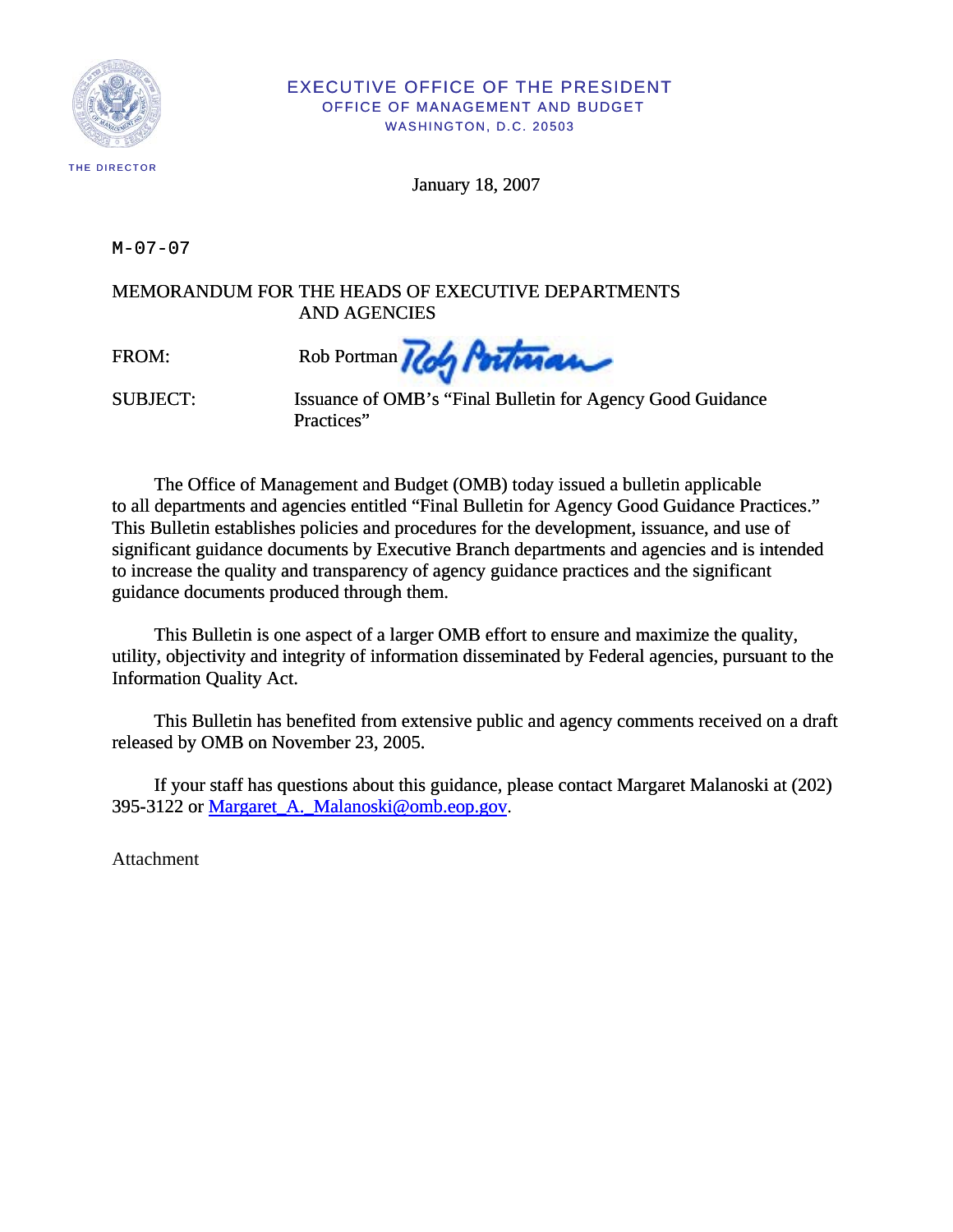## Bulletin No. 07-02

# **OFFICE OF MANAGEMENT AND BUDGET Final Bulletin for Agency Good Guidance Practices**

# **AGENCY: Office of Management and Budget, Executive Office of the President. ACTION: Final Bulletin.**

**SUMMARY:** The Office of Management and Budget (OMB) is publishing a final Bulletin entitled, "Agency Good Guidance Practices," which establishes policies and procedures for the development, issuance, and use of significant guidance documents by Executive Branch departments and agencies. This Bulletin is intended to increase the quality and transparency of agency guidance practices and the significant guidance documents produced through them.

On November 23, 2005, OMB proposed a draft Bulletin for public comment. 70 Fed. Reg. 71,866 (November 30, 2005). Upon request, OMB extended the public comment period from December 23, 2005 to January 9, 2006. 70 Fed. Reg. 76,333 (December 23, 2005). OMB received 31 comments on the proposal from diverse public and private stakeholders (see http://www.whitehouse.gov/omb/inforeg/good\_guid/c-index.html) and input from Federal agencies. The final Bulletin includes refinements developed through the public comment process and interagency deliberations.

**DATE:** The effective date of this Bulletin is 180 days after its publication in the **Federal Register**.

**FOR FURTHER INFORMATION CONTACT:** Margaret Malanoski, Office of Information and Regulatory Affairs, Office of Management and Budget,  $725 \times 17^{th}$  Street, N.W., New Executive Office Building, Room 10202, Washington, DC, 20503. Telephone (202) 395-3122.

# **SUPPLEMENTARY INFORMATION:**

# **Introduction**

 As the scope and complexity of regulatory programs have grown, agencies increasingly have relied on guidance documents to inform the public and to provide direction to their staffs. As the impact of guidance documents on the public has grown, so too, has the need for good guidance practices -- clear and consistent agency practices for developing, issuing, and using guidance documents.

 OMB is responsible both for promoting good management practices and for overseeing and coordinating the Administration's regulatory policy. Since early in the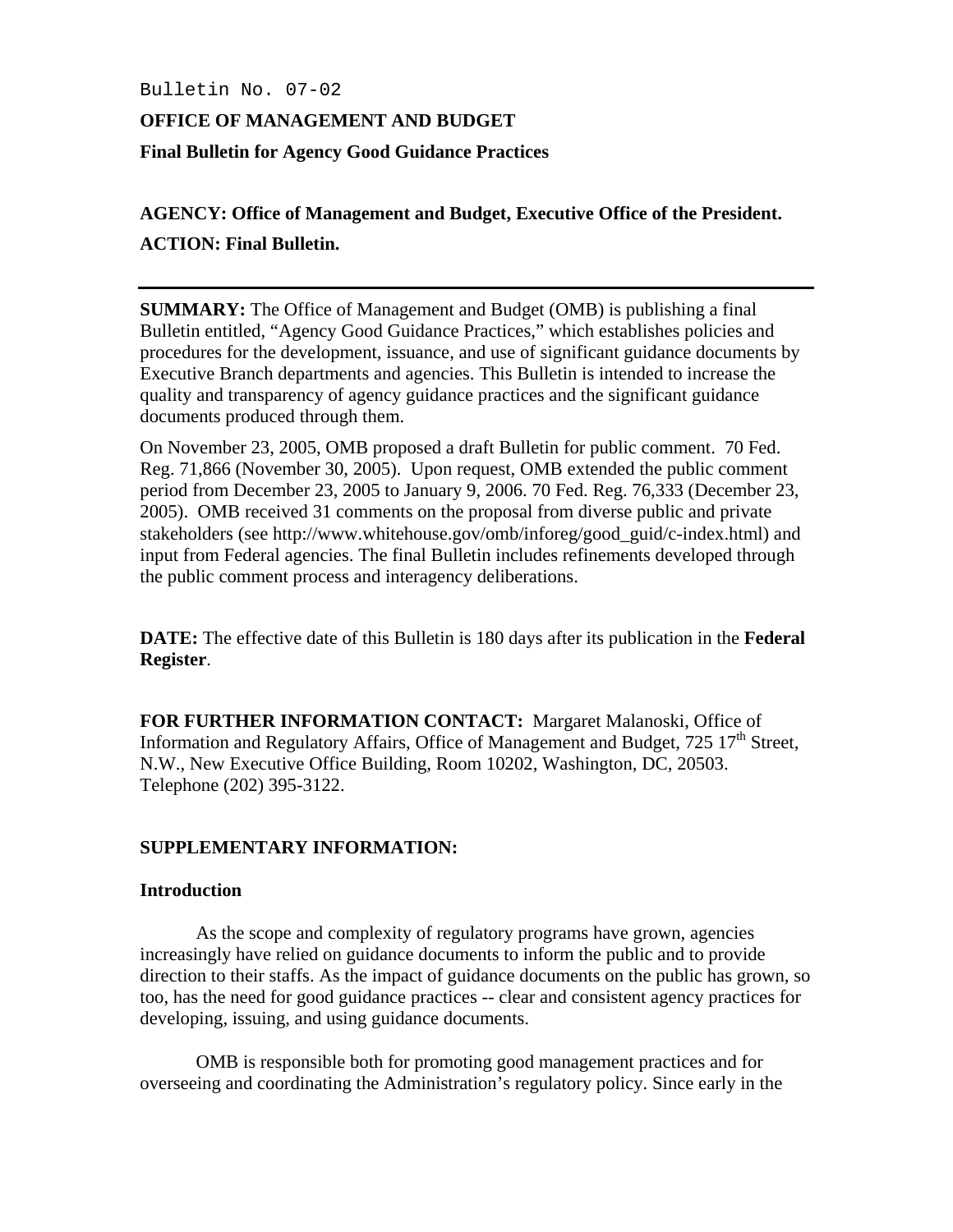Bush Administration, OMB has been concerned about the proper development and use of agency guidance documents. In its 2002 draft annual Report to Congress on the Costs and Benefits of Regulations, OMB discussed this issue and solicited public comments regarding problematic guidance practices and specific examples of guidance documents in need of reform.<sup>[1](#page-2-0)</sup> OMB has been particularly concerned that agency guidance practices should be more transparent, consistent and accountable. Such concerns also have been raised by other authorities, including Congress and the courts.<sup>[2](#page-2-1)</sup>

 In its 2002 Report to Congress, OMB recognized the enormous value of agency guidance documents in general. Well-designed guidance documents serve many important or even critical functions in regulatory programs.[3](#page-2-2) Agencies may provide helpful guidance to interpret existing law through an interpretive rule or to clarify how they tentatively will treat or enforce a governing legal norm through a policy statement. Guidance documents, used properly, can channel the discretion of agency employees, increase efficiency, and enhance fairness by providing the public clear notice of the line between permissible and impermissible conduct while ensuring equal treatment of similarly situated parties.

 $\overline{a}$ 

<span id="page-2-0"></span><sup>&</sup>lt;sup>1</sup> U.S. Office of Management and Budget, Draft Report to Congress on the Costs and Benefits of Federal Regulations, 67 FR 15,014, 15,034-35 (March 28, 2002).

<span id="page-2-1"></span><sup>&</sup>lt;sup>2</sup> See, e.g., Food and Drug Administration Modernization Act of 1997, 21 U.S.C. § 371(h) (establishing FDA good guidance practices as law); "Food and Drug Administration Modernization and Accountability Act of 1997," S. Rep. 105-43, at 26 (1997) (raising concerns about public knowledge of, and access to, FDA guidance documents, lack of a systematic process for adoption of guidance documents and for allowing public input, and inconsistency in the use of guidance documents); House Committee on Government Reform, "Non-Binding Legal Effect of Agency Guidance Documents," H. Rep. 106-1009 (106<sup>th</sup> Cong., 2d Sess. 2000) (criticizing "back-door" regulation); the Congressional Accountability for Regulatory Information Act, H.R. 3521, 106<sup>th</sup> Cong., § 4 (2000) (proposing to require agencies to notify the public of the non-binding effect of guidance documents) ; Gen. Elec. Co. v. EPA, 290 F.3d 377 (D.C. Cir. 2002) (striking down PCB risk assessment guidance as legislative rule requiring notice and comment); Appalachian Power Co. v. EPA, 208 F.3d 1015 (D.C. Cir. 2000) (striking down emissions monitoring guidance as legislative rule requiring notice and comment); Chamber of Commerce v. Dep't of Labor, 174 F.3d 206 (D.C. Cir. 1999) (striking down OSHA Directive as legislative rule requiring notice and comment); Administrative Conference of the United States, Rec. 92-2, 1 C.F.R. 305.92-2 (1992) (agencies should afford the public a fair opportunity to challenge the legality or wisdom of policy statements and to suggest alternative choices); American Bar Association, Annual Report Including Proceedings of the Fifty-Eighth Annual Meeting, August 10-11, 1993, Vol. 118, No. 2, at 57 ("the American Bar Association recommends that: Before an agency adopts a nonlegislative rule that is likely to have a significant impact on the public, the agency provide an opportunity for members of the public to comment on the proposed rule and to recommend alternative policies or interpretations, provided that it is practical to do so; when nonlegislative rules are adopted without prior public participation, immediately following adoption, the agency afford the public an opportunity for post-adoption comment and give notice of this opportunity."); 3 American Bar Association, "Recommendation on Federal Agency Web Pages" (August 2001) (agencies should maximize the availability and searchability of existing law and policy on their websites and include their governing statutes, rules and regulations, and all important policies, interpretations, and other like matters on which members of the public are likely to request).

<span id="page-2-2"></span><sup>&</sup>lt;sup>3</sup> See U.S. Office of Management and Budget, Stimulating Smarter Regulation: 2002 Report to Congress on the Costs and Benefits of Regulations and Unfunded Mandates on State, Local and Tribal Entities, 72- 74 (2002) (hereinafter "2002 Report to Congress").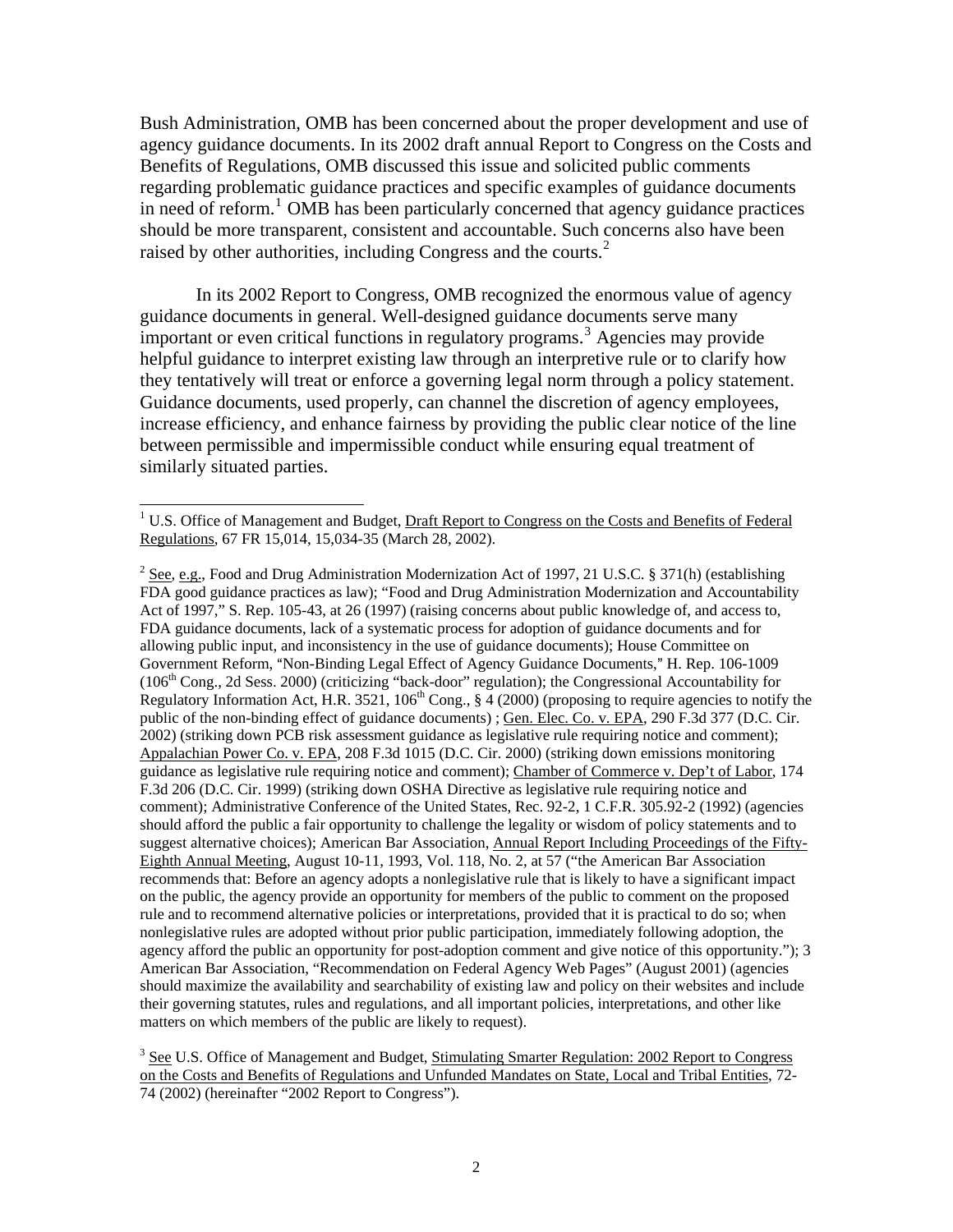Experience has shown, however, that guidance documents also may be poorly designed or improperly implemented. At the same time, guidance documents may not receive the benefit of careful consideration accorded under the procedures for regulatory development and review.<sup>[4](#page-3-0)</sup> These procedures include: (1) internal agency review by a senior agency official; (2) public participation, including notice and comment under the Administrative Procedure Act (APA); (3) justification for the rule, including a statement of basis and purpose under the APA and various analyses under Executive Order 12866 (as further amended), the Regulatory Flexibility Act, and the Unfunded Mandates Reform Act; (4) interagency review through OMB; (5) Congressional oversight; and (6) judicial review. Because it is procedurally easier to issue guidance documents, there also may be an incentive for regulators to issue guidance documents in lieu of regulations. As the D.C. Circuit observed in Appalachian Power:

The phenomenon we see in this case is familiar. Congress passes a broadly worded statute. The agency follows with regulations containing broad language, open-ended phrases, ambiguous standards and the like. Then as years pass, the agency issues circulars or guidance or memoranda, explaining, interpreting, defining and often expanding the commands in regulations. One guidance document may yield another and then another and so on. Several words in a regulation may spawn hundreds of pages of text as the agency offers more and more detail regarding what its regulations demand of regulated entities. Law is made, without notice and comment, without public participation, and without publication in the Federal Register or the Code of Federal Regulations.<sup>[5](#page-3-1)</sup>

 Concern about whether agencies are properly observing the notice-and-comment requirements of the APA has received significant attention. The courts, Congress, and other authorities have emphasized that rules which do not merely interpret existing law or announce tentative policy positions but which establish new policy positions that the agency treats as binding must comply with the APA's notice-and-comment requirements, regardless of how they initially are labeled.<sup>[6](#page-3-2)</sup> More general concerns also have been raised that agency guidance practices should be better informed and more transparent, fair and accountable.<sup>[7](#page-3-3)</sup> Poorly designed or misused guidance documents can impose significant costs or limit the freedom of the public. OMB has received comments raising these concerns and providing specific examples in response to its proposed Bulletin, $\frac{8}{3}$  $\frac{8}{3}$  $\frac{8}{3}$  its 2002

 $\overline{a}$ 

<span id="page-3-3"></span> $<sup>7</sup>$  See, e.g., note 2, supra.</sup>

<span id="page-3-0"></span> $4$  Id., at 72.

<span id="page-3-1"></span> $<sup>5</sup>$  Appalachian Power, 208 F.3d at 1019.</sup>

<span id="page-3-2"></span><sup>&</sup>lt;sup>6</sup> See, e.g., Appalachian Power; Gen. Elec. Co.; Chamber of Commerce; House Committee on Government Reform, "Non-Binding Legal Effect of Agency Guidance Documents"; ACUS Rec. 92-2, supra note 2; Robert A. Anthony, "Interpretive Rules, Policy Statements, Guidances, Manuals and the Like – Should Federal Agencies Use Them to Bind the Public?" 41 Duke L.J. 1311 (1992).

<span id="page-3-4"></span><sup>&</sup>lt;sup>8</sup> U.S. Office of Management and Budget, "Proposed Bulletin for Good Guidance Practices," 70 FR 76,333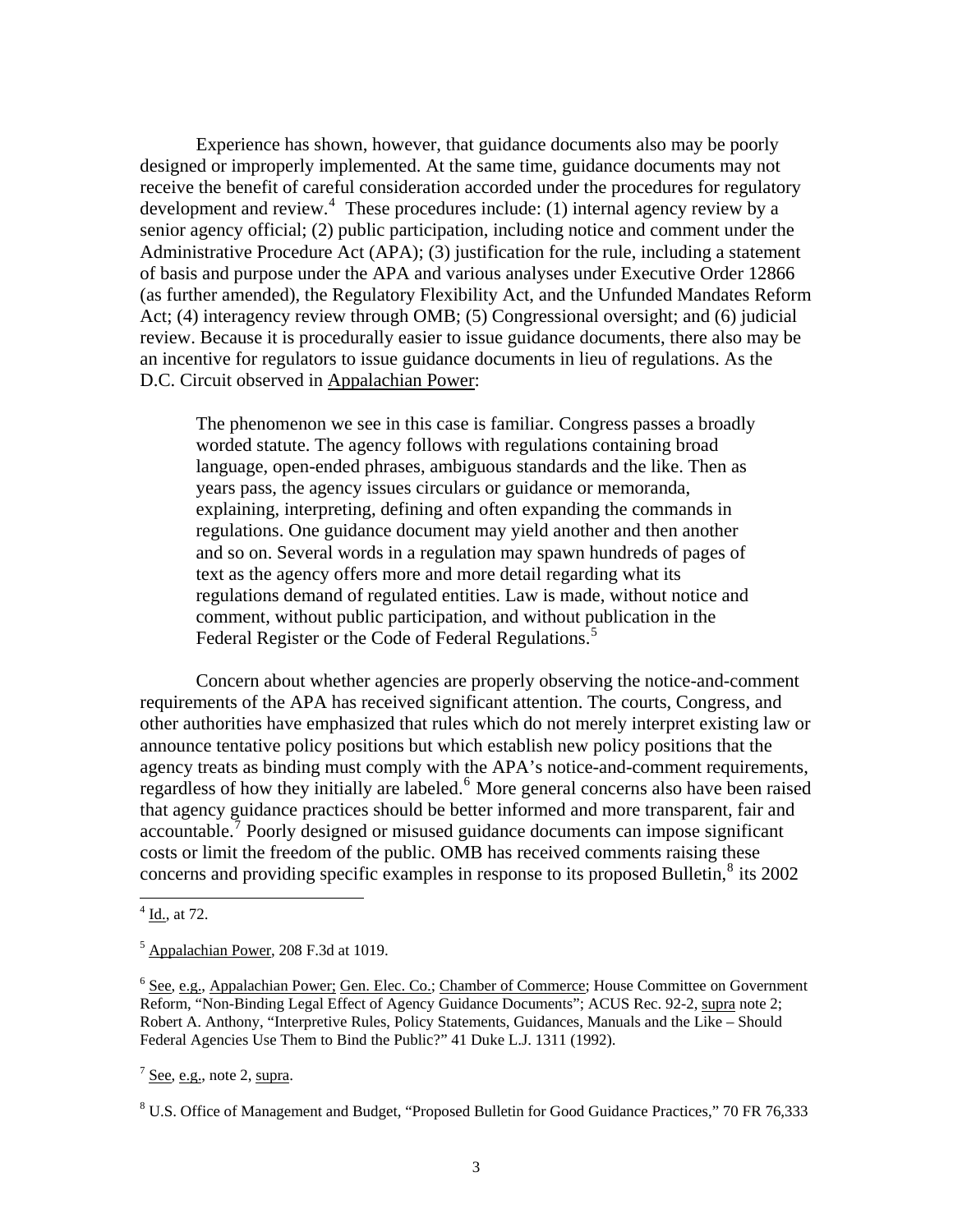request for comments on problematic guidance<sup>[9](#page-4-0)</sup> and its other requests for regulatory reform nominations in  $2001^{10}$  $2001^{10}$  $2001^{10}$  and  $2004$ .<sup>[11](#page-4-2)</sup> This Bulletin and recent amendments to Executive Order [12](#page-4-3)866 respond to these problems.<sup>12</sup>

 This Bulletin on "Agency Good Guidance Practices" sets forth general policies and procedures for developing, issuing and using guidance documents. The purpose of Good Guidance Practices (GGP) is to ensure that guidance documents of Executive Branch departments and agencies are: developed with appropriate review and public participation, accessible and transparent to the public, of high quality, and not improperly treated as legally binding requirements. Moreover, GGP clarify what does and does not constitute a guidance document to provide greater clarity to the public. All offices in an agency should follow these policies and procedures.

 There is a strong foundation for establishing standards for the initiation, development, and issuance of guidance documents to raise their quality and transparency. The former Administrative Conference of the United States (ACUS), for example, developed recommendations for the development and use of agency guidance documents.[13](#page-4-4) In 1997, the Food and Drug Administration (FDA) created a guidance document distilling its good guidance practices (GGP).<sup>[14](#page-4-5)</sup> Congress then established certain aspects of the 1997 GGP document as the law in the Food and Drug Administration Modernization Act of 1997 (FDAMA; Public Law No. 105-1[15](#page-4-6)).<sup>15</sup> The FDAMA also directed FDA to evaluate the effectiveness of the 1997 GGP document and then to develop and issue regulations specifying FDA's policies and procedures for the development, issuance, and use of guidance documents. FDA conducted an internal evaluation soliciting FDA employees' views on the effectiveness of GGP and asking whether FDA employees had received complaints regarding the agency's development,

 $\overline{\phantom{a}}$ 

<span id="page-4-1"></span><sup>10</sup> U.S. Office of Management and Budget, Draft Report to Congress on the Costs and Benefits of Federal Regulations, 66 FR 22,041 (May 2, 2001).

<span id="page-4-2"></span><sup>11</sup> U.S. Office of Management and Budget, Draft Report to Congress on the Costs and Benefits of Federal Regulations, 69 FR 7,987 (Feb. 20, 2004); see also U.S. Office of Management and Budget, Validating Regulatory Analysis: 2005 Report to Congress on the Costs and Benefits of Federal Regulations and Unfunded Mandates on State, Local and Tribal Entities 107-125 (2005).

<span id="page-4-3"></span> $12$  President Bush recently signed Executive Order 13422, "Further Amendment to Executive Order 12866 on Regulatory Planning and Review." Among other things, E.O. 13422 addresses the potential need for interagency review of certain significant guidance documents by clarifying OMB's authority to have advance notice of, and to review, agency guidance documents.

<span id="page-4-4"></span> $13$  See, e.g., note 2, supra.

<span id="page-4-5"></span><sup>14</sup> Notice, "The Food and Drug Administration's Development, Issuance, and Use of Guidance Documents," 62 FR 8961 (Feb. 27, 1997).

<span id="page-4-6"></span> $15$  21 U.S.C. § 371(h).

<sup>(</sup>Dec. 23, 2005).

<span id="page-4-0"></span> $9^9$  See note 1, supra.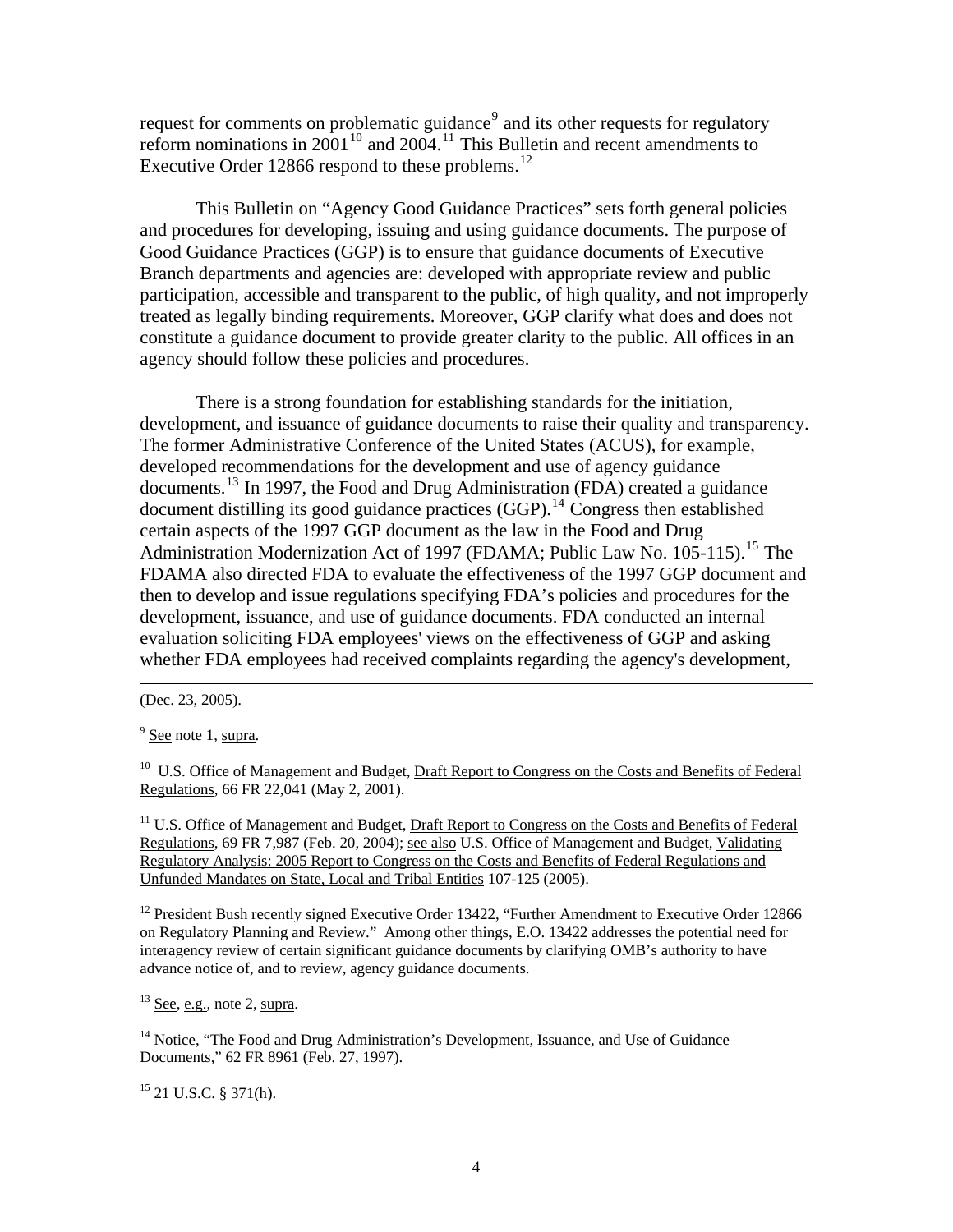issuance, and use of guidance documents since the development of GGP. FDA found that its GGP had been beneficial and effective in standardizing the agency's procedures for development, issuance, and use of guidance documents, and that FDA employees had generally been following GGP.<sup>[16](#page-5-0)</sup> FDA then made some changes to its existing procedures to clarify its GGP.<sup>[17](#page-5-1)</sup> The provisions of the FDAMA and FDA's implementing regulations, as well as the ACUS recommendations, informed the development of this government-wide Bulletin.

## **Legal Authority for this Bulletin**

 This Bulletin is issued under statutory authority, Executive Order, and OMB's general authorities to oversee and coordinate the rulemaking process. In what is commonly known as the Information Quality Act, Congress directed OMB to issue guidelines to "provide policy and procedural guidance to Federal agencies for ensuring and maximizing the quality, utility, objectivity and integrity of information disseminated by Federal agencies.<sup>[18](#page-5-2)</sup> Moreover, Executive Order 13422, "Further Amendment to Executive Order 12866 on Regulatory Planning and Review," recently clarified OMB's authority to oversee agency guidance documents. As further amended, Executive Order 12866 affirms that "[c]oordinated review of agency rulemaking is necessary to ensure that regulations and guidance documents are consistent with applicable law, the President's priorities, and the principles set forth in this Executive order," and the Order assigns that responsibility to  $\overline{OMB}$ .<sup>[19](#page-5-3)</sup> E.O. 12866 also establishes OMB's Office of Information and Regulatory Affairs as "the repository of expertise concerning regulatory issues, including methodologies and procedures that affect more than one agency."<sup>[20](#page-5-4)</sup> Finally, OMB has additional authorities to oversee the agencies in the administration of their programs.

## **The Requirements of the Final Bulletin and Response to Public Comments**

*A. Overview*

<span id="page-5-0"></span><sup>&</sup>lt;sup>16</sup> See FDA, "Administrative Practices and Procedures; Good Guidance Practices," 65 FR 7321, 7322-23 (proposed Feb. 14, 2000).

<span id="page-5-1"></span> $17$  21 C.F.R. § 10.115; 65 FR 56,468 (Sept. 19, 2000).

<span id="page-5-2"></span><sup>&</sup>lt;sup>18</sup> Pub. L. No. 106-554, § 515(a) (2000). The Information Quality Act was developed as a supplement to the Paperwork Reduction Act, 44 U.S.C. § 3501 et seq., which requires OMB, among other things, to "develop and oversee implementation of policies, principles, standards, and guidelines to -- (1) apply to Federal agency dissemination of public information, regardless of the form or format in which such information is disseminated; and (2) promote public access to public information and fulfill the purposes of this subchapter, including through the effective use of information technology." 44 U.S.C. § 3504(d).

<span id="page-5-4"></span><span id="page-5-3"></span><sup>&</sup>lt;sup>19</sup> Executive Order 12866, as further amended,  $\S$  2(b).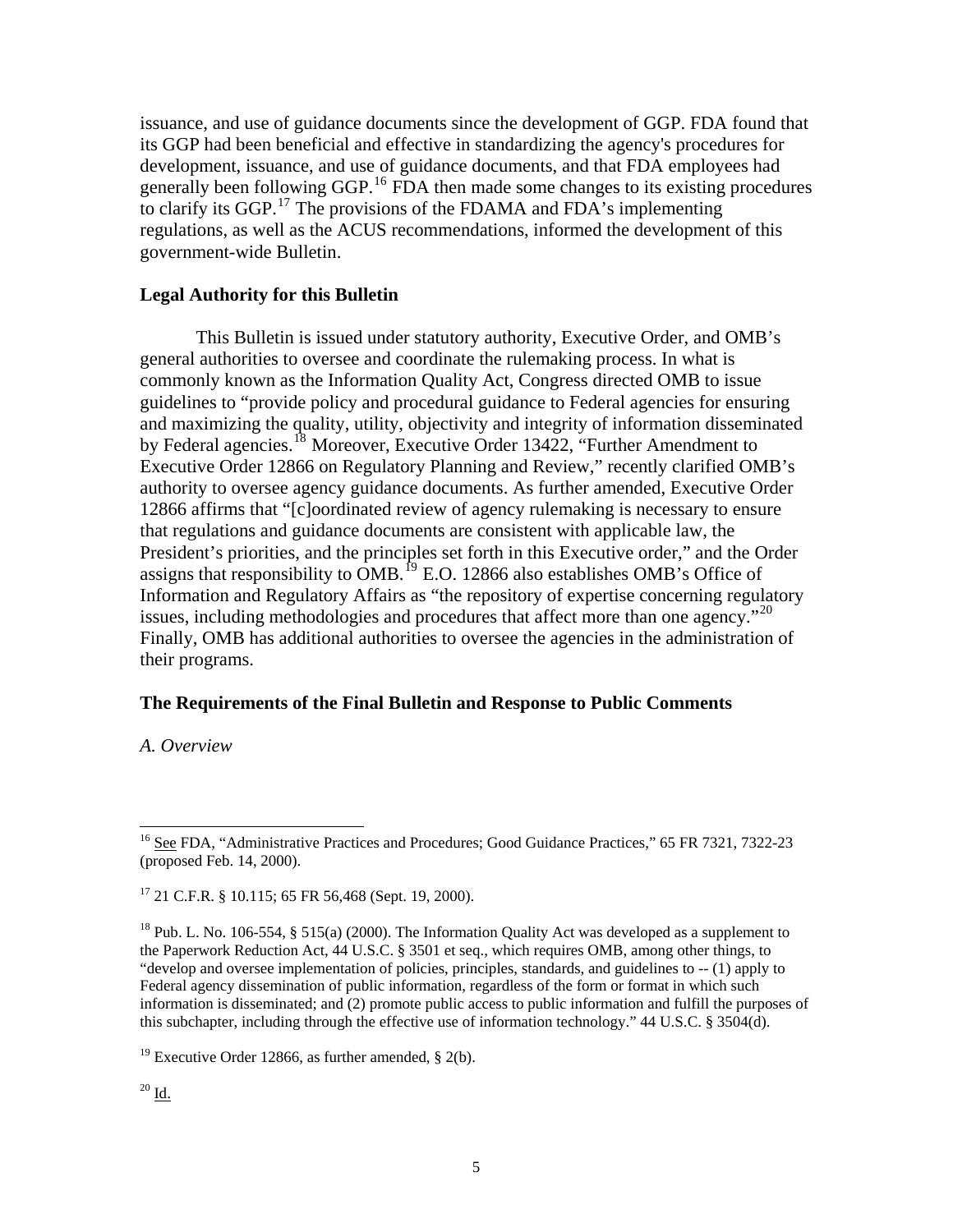This Bulletin establishes: a definition of a significant guidance document; standard elements for significant guidance documents; practices for developing and using significant guidance documents; requirements for agencies to enable the public to comment on significant guidance documents or request that they be created, reconsidered, modified or rescinded; and ways for making guidance documents available to the public. These requirements should be interpreted and implemented in a manner that, consistent with the goals of improving the quality, accountability and transparency of agency guidance documents, provides sufficient flexibility for agencies to take those actions necessary to accomplish their essential missions.

#### *B. Definitions*

 Section I provides definitions for the purposes of this Bulletin. Several terms are identical to or based on those in FDA's GGP regulations, 21 C.F.R. § 10.115; the Paperwork Reduction Act, 44 U.S.C. § 3501 et seq.; Executive Order 12866, as further amended; and OMB's Government-wide Information Quality Guidelines, 67 FR 8452 (Feb. 22, 2002).

 Section I(1) provides that the term "Administrator" means the Administrator of the Office of Information and Regulatory Affairs (OIRA) in the Office of Management and Budget.

 Section I(2) provides that the term "agency" has the same meaning as it has under the Paperwork Reduction Act, 44 U.S.C. § 3502(1), other than those entities considered to be independent agencies, as defined in 44 U.S.C. § 3502(5).

Section I(3) defines the term "guidance document" as an agency statement of general applicability and future effect, other than a regulatory action (as defined in Executive Order 12866, as further amended), that sets forth a policy on a statutory, regulatory, or technical issue or an interpretation of a statutory or regulatory issue. This definition is used to comport with definitions used in Executive Order 12866, as further amended. Nothing in this Bulletin is intended to indicate that a guidance document can impose a legally binding requirement.

Guidance documents often come in a variety of formats and names, including interpretive memoranda, policy statements, guidances, manuals, circulars, memoranda, bulletins, advisories, and the like. Guidance documents include, but are not limited to, agency interpretations or policies that relate to: the design, production, manufacturing, control, remediation, testing, analysis or assessment of products and substances, and the processing, content, and evaluation/approval of submissions or applications, as well as compliance guides. Guidance documents do not include solely scientific research. Although a document that simply summarizes the protocol and conclusions of a specific research project (such as a clinical trial funded by the National Institutes of Health) would not qualify as a guidance document, such research may be the basis of a guidance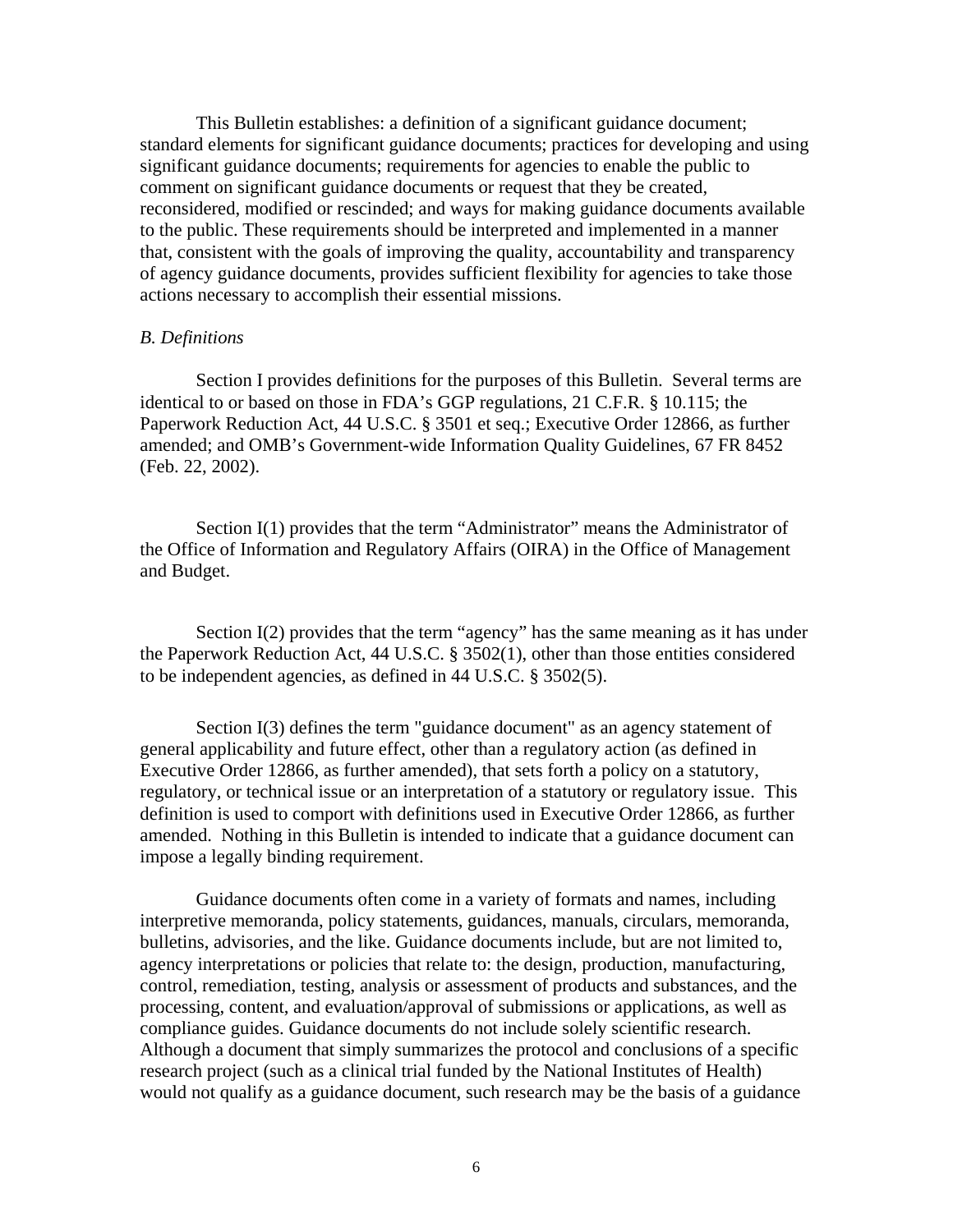document (such as the HHS/USDA "Dietary Guidelines for Americans," which provides guidance to Americans on what constitutes a healthy diet).

Some commenters raised the concern that the term "guidance document" reflected too narrow a focus on written materials alone. While the final Bulletin adopts the commonly used term "guidance document," the definition is not limited only to written guidance materials and should not be so construed. OMB recognizes that agencies are experimenting with offering guidance in new and innovative formats, such as video or audio tapes, or interactive web-based software. The definition of "guidance document" encompasses all guidance materials, regardless of format. It is not the intent of this Bulletin to discourage the development of promising alternative means to offer guidance to the public and regulated entities.

 A number of commenters raised concerns that the definition of "significant guidance document" in the proposed Bulletin was too broad in some respects. In particular, the proposed definition included guidance that set forth initial interpretations of statutory and regulatory requirements and changes in interpretation or policy. The definition in the proposed Bulletin was adapted from the definition of "Level 1 guidance documents" in FDA's GGP regulations.

Upon consideration of the comments, the need for clarity, and the broad application of this Bulletin to diverse agencies, the definition of "significant guidance document" has been changed. Section I(4) defines the term "significant guidance document" as a guidance document disseminated to regulated entities or the general public that may reasonably be anticipated to: (i) Lead to an annual effect on the economy of \$100 million or more or adversely affect in a material way the economy, a sector of the economy, productivity, competition, jobs, the environment, public health or safety, or State, local, or tribal governments or communities; or (ii) Create a serious inconsistency or otherwise interfere with an action taken or planned by another agency; or (iii) Materially alter the budgetary impact of entitlements, grants, user fees, or loan programs or the rights and obligations of recipients thereof; or (iv) Raise novel legal or policy issues arising out of legal mandates, the President's priorities, or the principles set forth in Executive Order 12866, as further amended. Under the Bulletin, significant guidance documents include interpretive rules of general applicability and statements of general policy that have the effects described in Section  $I(4)(i) - (iv)$ .

 The general definition of "significant guidance document" in the final Bulletin adopts the definition in Executive Order 13422, which recently amended Executive Order 12866 to clarify OMB's role in overseeing and coordinating significant guidance documents. This definition, in turn, closely tracks the general definition of "significant regulatory action" in E.O. 12866, as further amended. One advantage of this definition is that agencies have years of experience in the regulatory context applying the parallel definition of "significant regulatory action" under E.O. 12866, as further amended. However, a few important changes were made to the definition used in E.O. 12866, as further amended, to make it better suited for guidance. For example, in recognition of the non-binding nature of guidance the words "may reasonably be anticipated to" preface all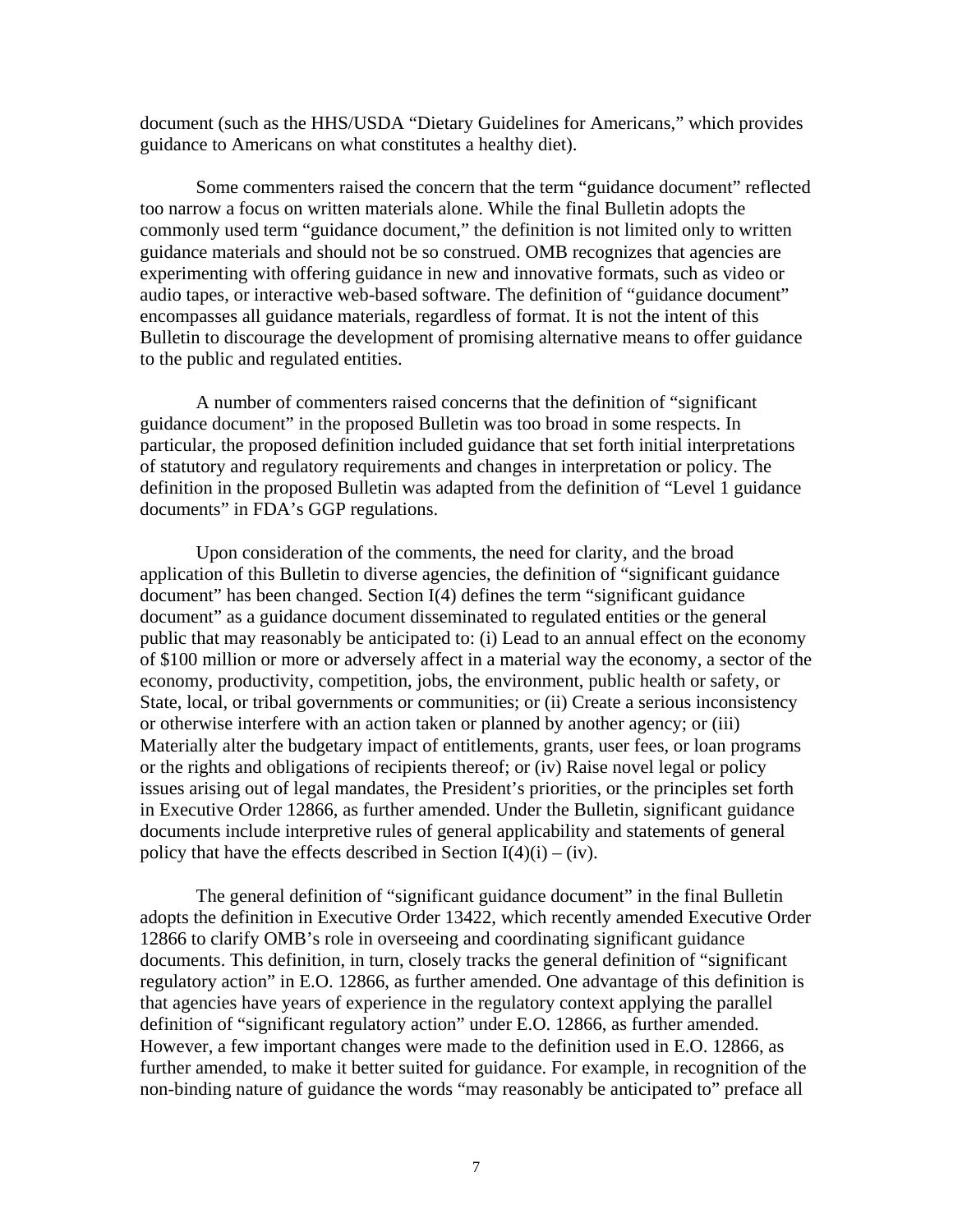four prongs of the "significant guidance document" definition. This prefatory language makes clear that the impacts of guidance often will be more indirect and attenuated than binding legislative rules.

Section I(4) also clarifies what is not a "significant guidance document" under this Bulletin. For purposes of this Bulletin, documents that would not be considered significant guidance documents include: legal advisory opinions for internal Executive Branch use and not for release (such as Department of Justice Office of Legal Counsel opinions); briefs and other positions taken by agencies in investigations, pre-litigation, litigation, or other enforcement proceedings; speeches; editorials; media interviews; press materials; Congressional correspondence; guidances that pertain to a military or foreign affairs function of the United States (other than guidance on procurement or the import or export of non-defense articles and services); grant solicitations; warning letters; case or investigatory letters responding to complaints involving fact-specific determinations; purely internal agency policies; guidances that pertain to the use, operation or control of a government facility; and internal operational guidances directed solely to other federal agencies (including Office of Personnel Management personnel issuances, General Services Administration Federal Travel Regulation bulletins, and most of the National Archives and Records Administration's records management bulletins). The Bulletin also exempts speeches of agency officials.

Information collections, discretionary grant application packages, and compliance monitoring reports also are not significant guidance documents. Though the Bulletin does not cover guidance documents that pertain to the use, operation, or control of a Federal facility, it does cover generally applicable instructions to contractors. Section I(4) also provides that an agency head, in consultation and concurrence with the OIRA Administrator, may exempt one or more categories of significant guidance documents from the requirements of the Bulletin.

 The definition of guidance document covers agency statements of "general applicability" and "future effect," and accordingly, the Bulletin does not cover documents that result from an adjudicative decision. We construe "future effects" as intended (and likely beneficial) impacts due to voluntary compliance with a guidance document. Moreover, since a significant guidance document is an agency statement of "general applicability," correspondence such as opinion letters or letters of interpretation prepared for or in response to an inquiry from an individual person or entity would not be considered a significant guidance document, unless the correspondence is reasonably anticipated to have precedential effect and a substantial impact on regulated entities or the public. Thus, this Bulletin should not inhibit the beneficial practice of agencies providing informal guidance to help specific parties. If the agency compiles and publishes informal determinations to provide guidance to, and with a substantial impact on, regulated industries, then this Bulletin would apply. Guidance documents are considered "significant" when they have a broad and substantial impact on regulated entities, the public or other Federal agencies. For example, a guidance document that had a substantial impact on another Federal agency, by interfering with its ability to carry out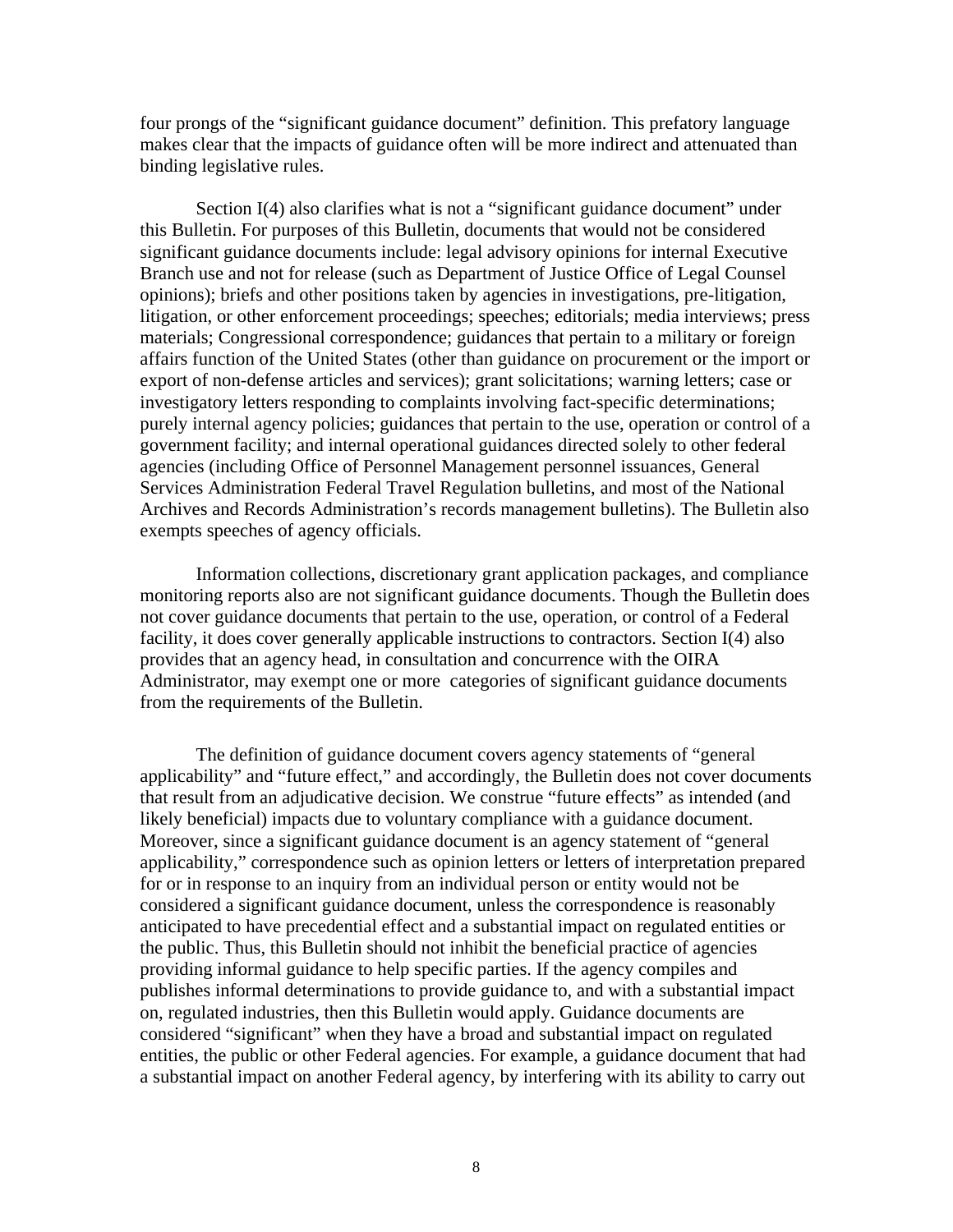its mission or imposing substantial burdens, would be significant under Section I(4)(ii) and perhaps could trigger Section I(5) as well.

 In general, guidance documents that concern routine matters would not be "significant." Among an agency's internal guidance documents, there are many categories that would not constitute significant guidance documents. There is a broad category of documents that may describe the agency's day-to-day business. Though such documents might be of interest to the public, they do not fall within the definition of significant guidance documents for the purposes of this Bulletin. More generally, there are internal guidance documents that bind agency employees with respect to matters that do not directly or substantially impact regulated entities. For example, an agency may issue guidance to field offices directing them to maintain electronic data files of complaints regarding regulated entities.

 Section I(5) states that the term "economically significant guidance document" means a significant guidance document that "may reasonably be anticipated to lead to" an annual effect on the economy of \$100 million or more or adversely affect in a material way the economy or a sector of the economy. The relevant economic impacts include those that may be imposed by Federal agencies, state, or local governments, or foreign governments that affect the U.S. economy, as well as impacts that could arise from private sector conduct. The definition of economically significant guidance document tracks only the part of the definition of significant guidance document in Section I(4)(i) related to substantial economic impacts. This clarifies that the definition of "economically significant guidance document" includes only a relatively narrow category of significant guidance documents. This definition enables agencies to determine which interpretive rules of general applicability or statements of general policy might be so consequential as to merit advance notice-and-comment and a response-to-comments document – and which do not. Accordingly, the definition of economically significant guidance document includes economic impacts that rise to \$100 million in any one year or adversely affect the economy or a sector of the economy.

 The definition of economically significant guidance document also departs in other ways from the language describing an economically significant regulatory action in Section  $3(f)(1)$  of E.O. 12866, as further amended. A number of commenters on the proposed Bulletin raised questions about how a guidance document – which is not legally binding -- could have an annual effect on the economy of \$100 million or more or adversely affect in a material way the economy or a sector of the economy. As other commenters recognized, although guidance may not be legally binding, there are situations in which it may reasonably be anticipated that a guidance document could lead parties to alter their conduct in a manner that would have such an economically significant impact.

 Guidance can have coercive effects or lead parties to alter their conduct. For example, under a statute or regulation that would allow a range of actions to be eligible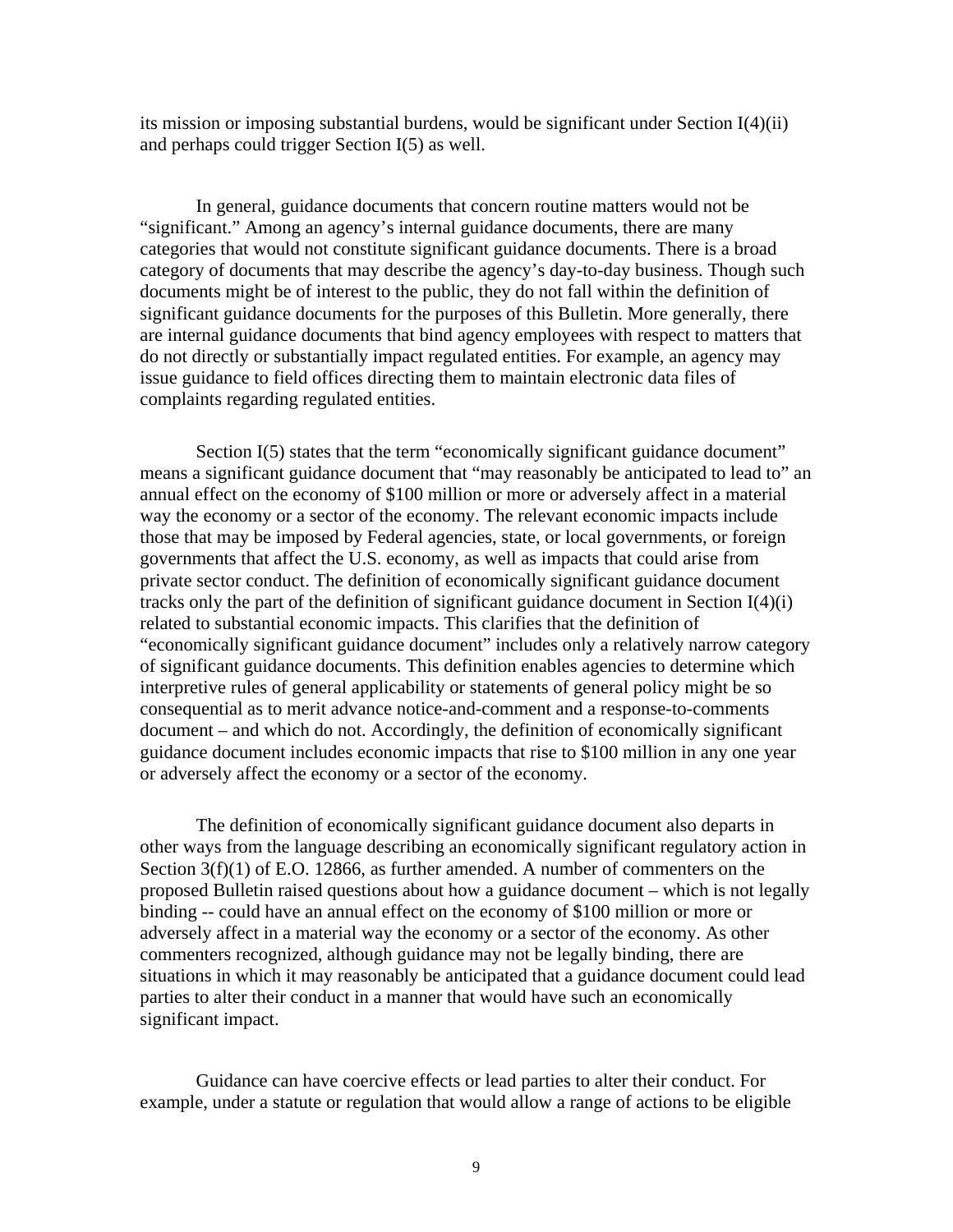for a permit or other desired agency action, a guidance document might specify fast track treatment for a particular narrow form of behavior but subject other behavior to a burdensome application process with an uncertain likelihood of success. Even if not legally binding, such guidance could affect behavior in a way that might lead to an economically significant impact. Similarly, an agency might make a pronouncement about the conditions under which it believes a particular substance or product is unsafe. While not legally binding, such a statement could reasonably be anticipated to lead to changes in behavior by the private sector or governmental authorities such that it would lead to a significant economic effect. Unless the guidance document is exempted due to an emergency or other appropriate consideration, the agency should observe the noticeand-comment procedures of § IV.

 In recognition of the non-binding nature of guidance documents, the Bulletin's definition of economically significant guidance document differs in key respects from the definition of an economically significant regulatory action in  $\S 3(f)(1)$  of E.O. 12866, as further amended. First, as described above, the words "may reasonably be anticipated to" are included in the definition. Second, the definition of economically significant guidance document contemplates that the guidance document could "lead to" (as opposed to "have") an economically significant effect. This language makes clear that the impacts of guidance documents often will be more indirect and dependent on third-party decisions and conduct than is the case with binding legislative rules. This language also reflects a recognition that, as various commenters noted, guidance documents often will not be amenable to formal economic analysis of the kind that is prepared for an economically significant regulatory action. Accordingly, this Bulletin does not require agencies to conduct a formal regulatory impact analysis to guide their judgments about whether a guidance document is economically significant.

The definition of "economically significant guidance document" excludes guidance documents on Federal expenditures and receipts. Therefore, guidance documents on Federal budget expenditures (e.g., entitlement programs) and taxes (the administration or collection of taxes, tax credits, or duties) are not subject to the requirements for notice and comment and a response to comments document in § IV. However, if such guidance documents are "significant," then they are subject to the other requirements of this Bulletin, including the transparency and approval provisions.

Section I(6) states that the term "disseminated" means prepared by the agency and distributed to the public or regulated entities. Dissemination does not include distribution limited to government employees; intra- or interagency use or sharing of government information; and responses to requests for agency records under the Freedom of Information Act, the Privacy Act, the Federal Advisory Committee Act or other similar  $law.<sup>21</sup>$  $law.<sup>21</sup>$  $law.<sup>21</sup>$ 

<span id="page-10-0"></span><sup>&</sup>lt;sup>21</sup> See U.S. Office of Management and Budget's Government-wide Information Quality Guidelines, 67 FR 8452, 8454, 8460 (Feb. 22, 2002).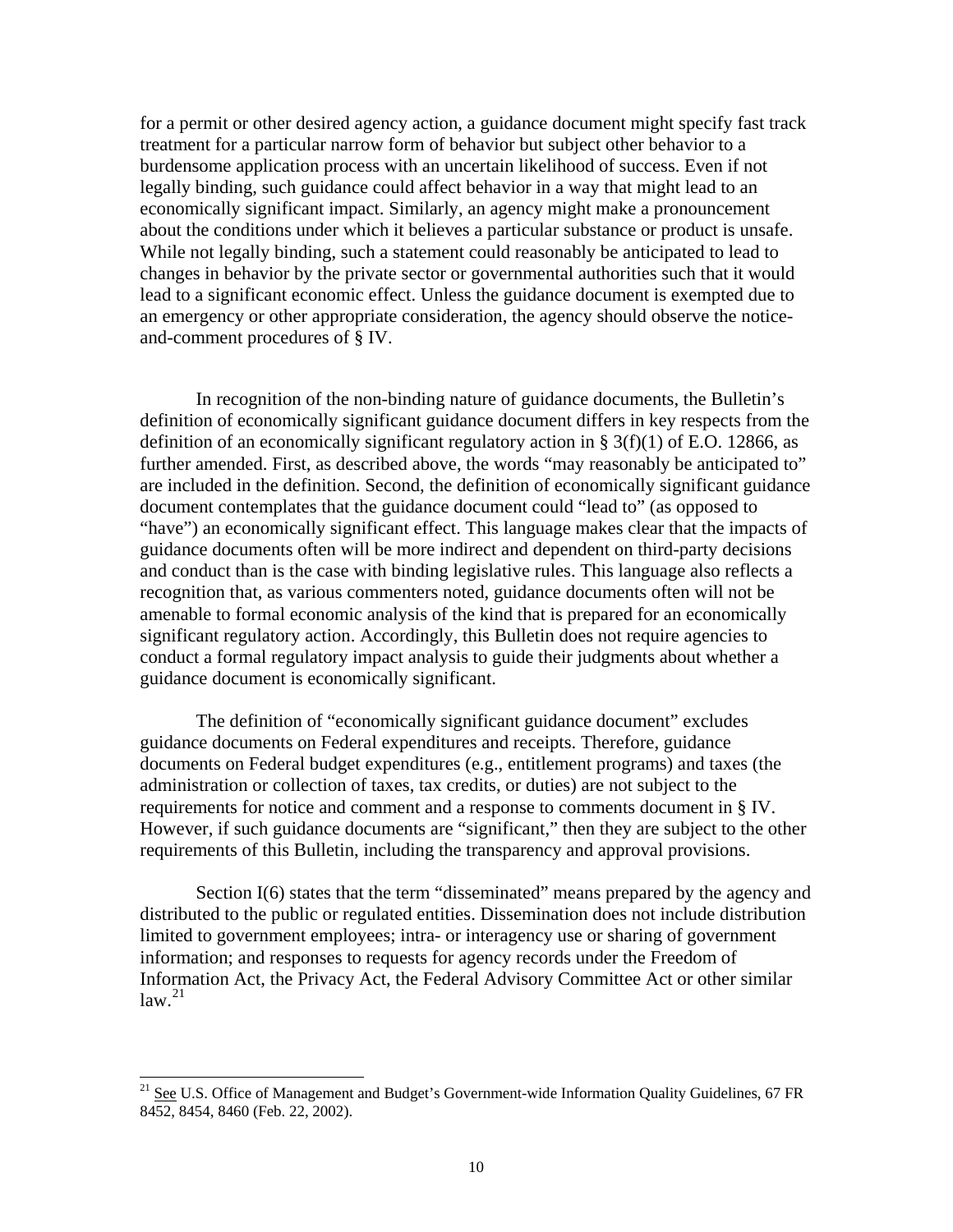Consistent with Executive Order 12866, as further amended, Section I(7) defines the term "regulatory action" as any substantive action by an agency (normally published in the Federal Register) that promulgates or is expected to lead to the promulgation of a final regulation, including notices of inquiry, advance notices of inquiry and notices of proposed rulemaking.

Section I(8) defines the term "regulation," consistent with Executive Order 12866, as further amended, as an agency statement of general applicability and future effect, which the agency intends to have the force and effect of law, that is designed to implement, interpret, or prescribe law or policy or to describe the procedure or practice requirements of an agency.

#### *C. Basic Agency Standards*

Section II describes basic agency standards for significant guidance documents.

#### *1. Agency Approval Procedures*

Section  $II(1)(a)$  directs each agency to develop or have written procedures for the internal clearance of significant guidance documents no later than the effective date of this Bulletin. Those procedures should ensure that issuance of significant guidance documents is approved by appropriate agency officials. Currently at FDA the Director in a Center or an Office of Regulatory Affairs equivalent or higher approves a significant guidance document before it is distributed to the public in draft or final form. Depending on the nature of specific agency guidance documents, these procedures may require approval or concurrence by other components within an agency. For example, if guidance is provided on compliance with an agency regulation, we would anticipate that the agency's approval procedures would ensure appropriate coordination with other agency components that have a stake in the regulation's implementation, such as the General Counsel's office and the component responsible for development and issuance of the regulation.

Section  $II(1)(b)$  states that agency employees should not depart from significant agency guidance documents without appropriate justification and supervisory concurrence. It is not the intent of this Bulletin to inhibit the flexibility needed by agency officials to depart appropriately from significant guidance documents by rigidly requiring concurrence only by very high-level officials. Section II(1)(a) also is not intended to bind an agency to exercise its discretion only in accordance with a general policy where the agency is within the range of discretion contemplated by the significant guidance document.

 Agencies are to follow GGP when providing important policy direction on a broad scale. This includes when an agency communicates, informally or indirectly, new or different regulatory expectations to a broad public audience for the first time, including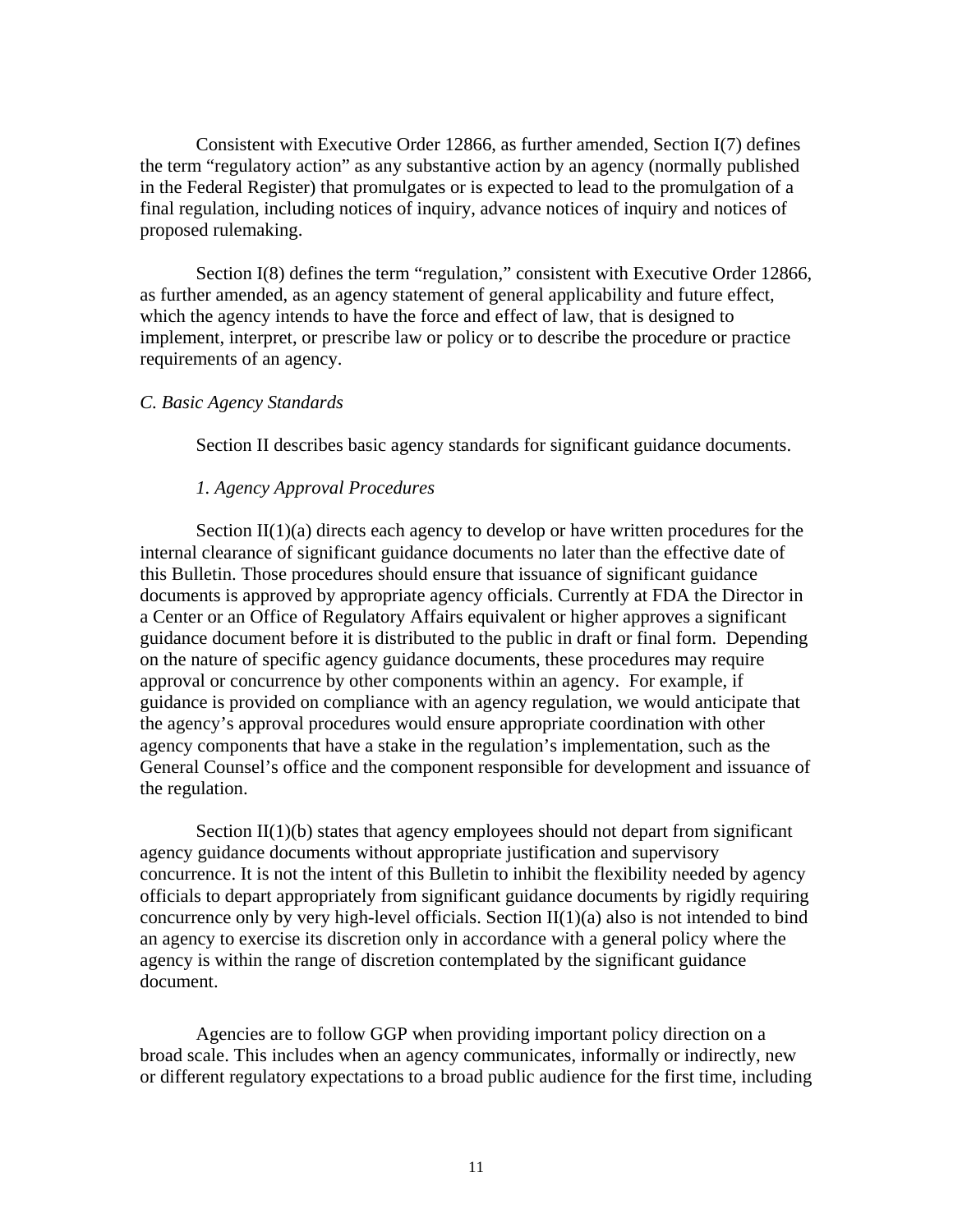regulatory expectations different from guidance issued prior to this Bulletin.<sup>22</sup> This does not limit the agency's ability to respond to questions as to how an established policy applies to a specific situation or to answer questions about areas that may lack established policy (although such questions may signal the need to develop guidance in that area). This requirement also does not apply to positions taken by agencies in litigation, prelitigation, or investigations, or in any way affect their authority to communicate their views in court or other enforcement proceedings. This requirement also is not intended to restrict the authority of agency General Counsels or the Department of Justice Office of Legal Counsel to provide legal interpretations of statutory and regulatory requirements.

 Agencies also should ensure consistent application of GGP. Employees involved in the development, issuance, or application of significant guidance documents should be trained regarding the agency's GGP, particularly the principles of Section II(2). In addition, agency offices should monitor the development, issuance and use of significant guidance documents to ensure that employees are following GGP.

#### *2. Standard Elements*

 $\overline{\phantom{a}}$ 

Section II(2) establishes basic requirements for significant guidance documents. They must: (i) Include the term "guidance" or its functional equivalent; (ii) Identify the agenc(ies) or office(s) issuing the document; (iii) Identify the activity to which and the persons to whom the document applies; (iv) Include the date of issuance; (v) Note if it is a revision to a previously issued guidance document and, if so, identify the guidance that it replaces; (vi) Provide the title of the guidance and any document identification number, if one exists; and (vii) include the citation to the statutory provision or regulation (in Code of Federal Regulations format) which it applies to or interprets.

In implementing this Bulletin, particularly Section  $II(2)(e)$ , agencies should be diligent to identify for the public whether there is previous guidance on an issue, and, if so, to clarify whether that guidance document is repealed by the new significant guidance document completely, and if not, to specify what provisions in the previous guidance document remain in effect. Superseded guidance documents that remain available for historical purposes should be stamped or otherwise prominently identified as superseded. Draft significant guidance documents that are being made available for pre-adoption notice and comment should include a prominent "draft" notation. As existing significant guidance documents are revised, they should be updated to comply with this Bulletin.

Finally,  $\S$  II(2)(h) clarifies that, given their legally nonbinding nature, significant guidance documents should not include mandatory language such as "shall," "must,"

<span id="page-12-0"></span><sup>22</sup> See FDA's Good Guidance Practices, 21 C.F.R. § 10.115(e): "*Can FDA use means other than a guidance document to communicate new agency policy or a new regulatory approach to a broad public audience?* The agency must not use documents or other means of communication that are excluded from the definition of guidance document to informally communicate new or different regulatory expectations to a broad public audience for the first time. These GGPs must be followed whenever regulatory expectations that are not readily apparent from the statute or regulations are first communicated to a broad public audience."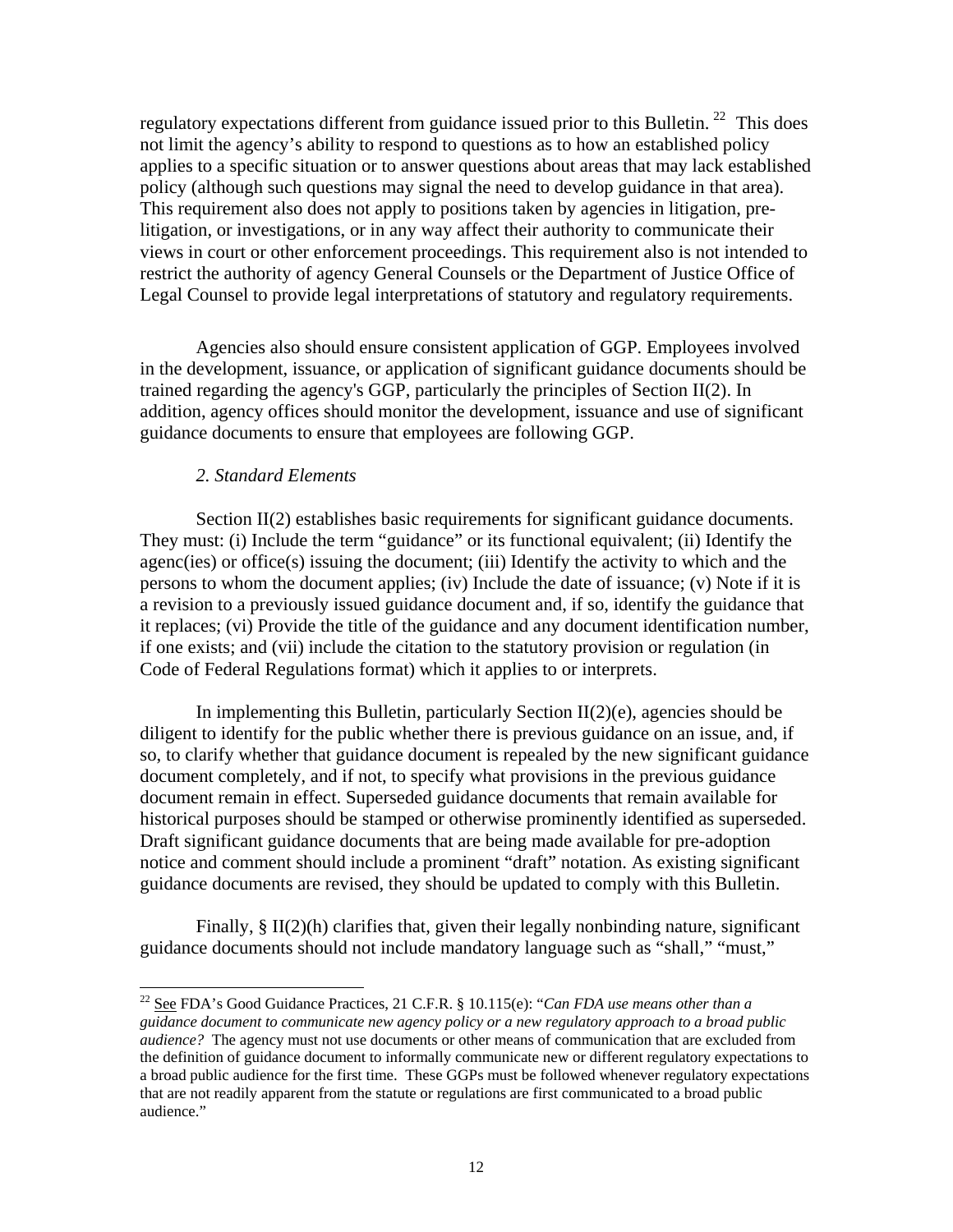"required" or "requirement," unless the agency is using these words to describe a statutory or regulatory requirement, or the language is addressed to agency staff and will not foreclose consideration by the agency of positions advanced by affected private parties.<sup>[23](#page-13-0)</sup> For example, a guidance document may explain how the agency believes a statute or regulation applies to certain regulated activities. Before a significant guidance document is issued or revised, it should be reviewed to ensure that improper mandatory language has not been used. As some commenters noted, while a guidance document cannot legally bind, agencies can appropriately bind their employees to abide by agency policy as a matter of their supervisory powers over such employees without undertaking pre-adoption notice and comment rulemaking. As a practical matter, agencies also may describe laws of nature, scientific principles, and technical requirements in mandatory terms so long as it is clear that the guidance document itself does not impose legally enforceable rights or obligations.

 A significant guidance document should aim to communicate effectively to the public about the legal effect of the guidance and the consequences for the public of adopting an alternative approach. For example, a significant guidance document could be captioned with the following disclaimer under appropriate circumstances:

"This [draft] guidance, [when finalized, will] represent[s] the [Agency's] current thinking on this topic. It does not create or confer any rights for or on any person or operate to bind the public. You can use an alternative approach if the approach satisfies the requirements of the applicable statutes and regulations. If you want to discuss an alternative approach (you are not required to do so), you may contact the [Agency] staff responsible for implementing this guidance. If you cannot identify the appropriate [Agency] staff, call the appropriate number listed on the title page of this guidance."

When an agency determines it would be appropriate, the agency should use this or a similar disclaimer. Agency staff should similarly describe the legal effect of significant guidance documents when speaking to the public about them.

#### *D. Public Access and Feedback*

Section III describes public access procedures related to the development and issuance of significant guidance documents.

#### *1. Internet Access*

<span id="page-13-0"></span> $^{23}$  As the courts have held, see supra note 2, agencies need to follow statutory rulemaking requirements, such as those of the APA, to issue documents with legally binding effect, i.e., legislative rules. One benefit of GGP for an agency is that the agency's review process will help to identify any draft guidance documents that instead should be promulgated through the rulemaking process.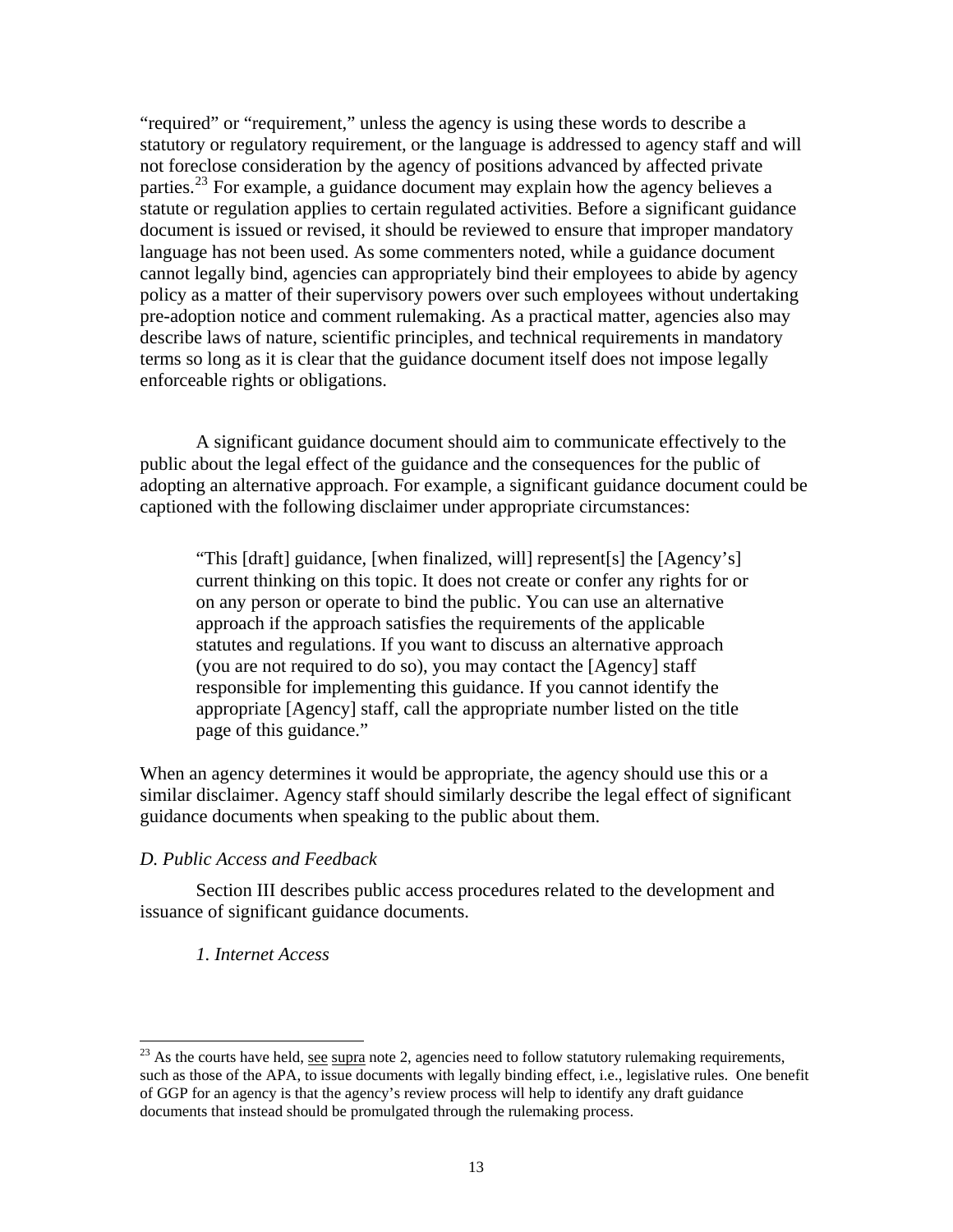Section III directs agencies to ensure that information about the existence of significant guidance documents and the significant guidance documents themselves are made available to the public in electronic form. Section III(1) enables the public to obtain from an agency's website a list of all of an agency's significant guidance documents. Under § III(1)(a), agencies will maintain a current electronic list of all significant guidance documents on their websites in a manner consistent with OMB policies for agency public websites and information dissemination.<sup>[24](#page-14-0)</sup> To assist the public in locating such electronic lists, they should be maintained on an agency's website – or as a link on an agency's website to the electronic list posted on a component or subagency's website - - in a quickly and easily identifiable manner (e.g., as part of or in close visual proximity to the agency's list of regulations and proposed regulations). New documents will be added to this list within 30 days from the date of issuance. The agency list of significant guidance documents will include: the name of the significant guidance document, any docket number, and issuance and revision dates. As agencies develop or revise significant guidance documents, they should organize and catalogue their significant guidance documents to ensure users can easily browse, search for, and retrieve significant guidance documents on their websites.

The agency shall provide a link from the list to each significant guidance document (including any appendices or attachments) that currently is in effect. Many recently issued guidance documents have been made available on the Internet, but there are some documents that are not now available in this way. Agencies should begin posting those significant guidance documents on their websites with the goal of making all of their significant guidance documents currently in effect publicly available on their websites by the effective date of this Bulletin.<sup>[25](#page-14-1)</sup> Other requirements of this Bulletin, such as § II(2) (Standard Elements), apply only to significant guidance documents issued or amended after the effective date of the Bulletin. For such significant guidance documents (including economically significant guidance documents), agencies should provide, to the extent appropriate and feasible, a website link from the significant guidance document to the public comments filed on it. This would enable interested stakeholders and the general public to understand the various viewpoints on the significant guidance documents.

Under  $\S$  III(1)(b), the significant guidance list will identify those significant guidance documents that were issued, revised or withdrawn within the past year. Agencies are encouraged, to the extent appropriate and feasible, to offer a listserve or

<span id="page-14-0"></span><sup>&</sup>lt;sup>24</sup> U.S. Office of Management and Budget, Memorandum M-05-04, "Policies for Federal Agency Public Websites" (Dec. 17, 2004), available at: [http://www.whitehouse.gov/omb/memoranda/fy2005/m05-04.pdf;](http://www.whitehouse.gov/omb/memoranda/fy2005/m05-04.pdf) U.S. Office of Management and Budget, Memorandum M-06-02, "Improving Public Access to and Dissemination of Government Information and Using the Federal Enterprise Architecture Data Reference Model" (Dec. 16, 2005), available at: <http://www.whitehouse.gov/omb/memoranda/fy2006/m06-02.pdf>

<span id="page-14-1"></span> $^{25}$  In this regard, we note that under the Electronic Freedom of Information Act Amendments of 1996, agencies have been posting on their websites statements of general policy and interpretations of general applicability. See 5 U.S.C.  $\S$  552(a)(2).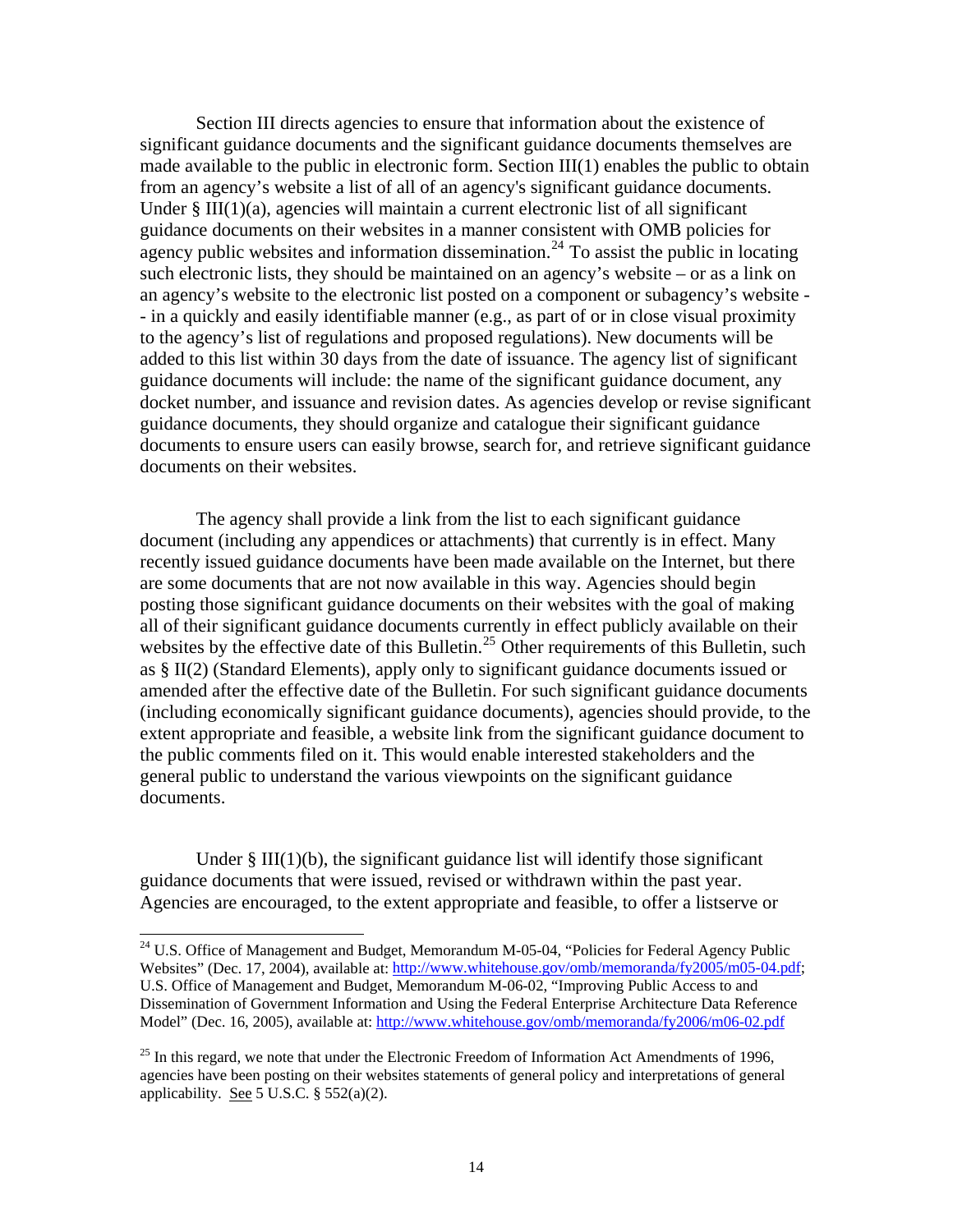similar mechanism for members of the public who would like to be notified by email each time an agency issues its annual update of significant guidance documents. To further assist users in better understanding agency guidance and its relationship to current or proposed Federal regulations, agencies also should link their significant guidance document lists to Regulations.gov.<sup>[26](#page-15-0)</sup>

#### *2. Public Feedback*

Section III(2) requires each agency to have adequate procedures for public comments on significant guidance documents and to address complaints regarding the development and use of significant guidance documents. Not later than 180 days from the publication of this Bulletin, each agency shall establish and clearly advertise on its website a means for the public to submit electronically comments on significant guidance documents, and to request electronically that significant guidance documents be issued, reconsidered, modified or rescinded. The public may state their view that specific guidance documents are "significant" or "economically significant" and therefore are subject to the applicable requirements of this Bulletin. At any time, the public also may request that an agency modify or rescind an existing significant guidance document. Such requests should specify why and how the significant guidance document should be rescinded or revised.

 Public comments submitted under these procedures on significant guidance documents are for the benefit of the agency, and this Bulletin does not require a formal response to comments (of course, agencies must comply with any applicable statutory requirements to respond, and this Bulletin does not alter those requirements). In some cases, the agency, in consultation with the Administrator of OMB's Office of Information and Regulatory Affairs, may in its discretion decide to address public comments by updating or altering the significant guidance document.

 Although this Bulletin does not require agencies to provide notice and an opportunity for public comment on all significant guidance documents before they are adopted, it is often beneficial for an agency to do so when they determine that it is practical. Pre-adoption notice-and-comment can be most helpful for significant guidance documents that are particularly complex, novel, consequential, or controversial. Agencies also are encouraged to consider observing notice-and-comment procedures for interpretive significant guidance documents that effectively would extend the scope of the jurisdiction the agency will exercise, alter the obligations or liabilities of private parties, or modify the terms under which the agency will grant entitlements. As it does for legislative rules, providing pre-adoption opportunity for comment on significant guidance documents can increase the quality of the guidance and provide for greater public confidence in and acceptance of the ultimate agency judgments. For these reasons, agencies sometimes follow the notice-and-comment procedures of the APA even when doing so is not legally required.<sup>[27](#page-15-1)</sup> Of course, where an agency provides for notice and

<span id="page-15-0"></span><sup>&</sup>lt;sup>26</sup> Regulations.gov is available at  $\frac{http://www. Regularions.gov/fdmspublic/component/main.$ 

<span id="page-15-1"></span><sup>&</sup>lt;sup>27</sup> For example, in developing its guidelines for self-evaluation of compensation practices regarding systemic compensation discrimination, the Department of Labor provided for pre-adoption notice and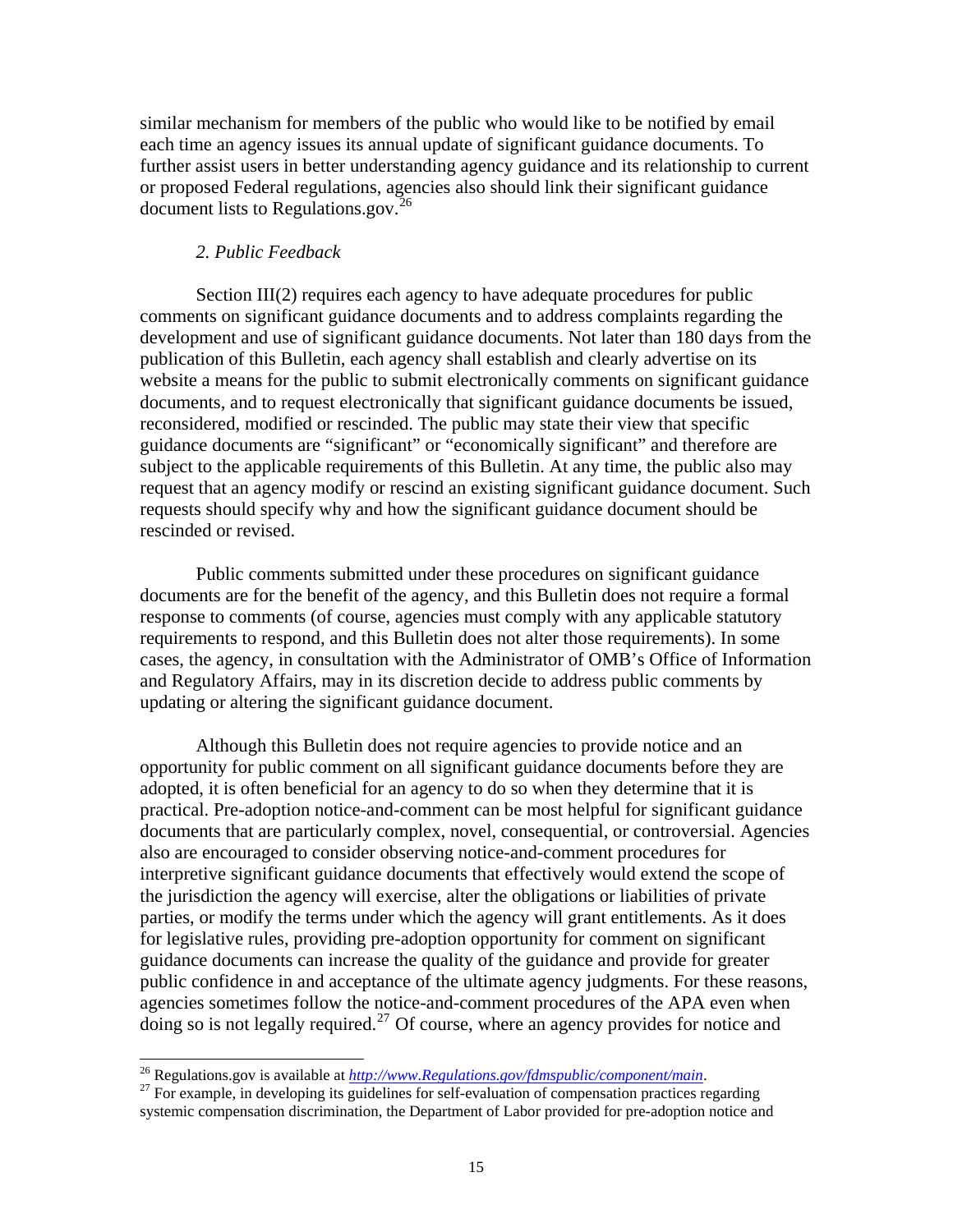comment before adoption, it need not do so again upon issuance of the significant guidance document.<sup>[28](#page-16-0)</sup>

Many commenters expressed the desire for a better way to resolve concerns about agency guidance documents and adherence to good guidance practices. To help resolve public concerns over problematic guidance documents, § III(2)(b) requires each agency to designate an office (or offices) to receive and address complaints by the public that the agency is not following the procedures in this Bulletin or is improperly treating a guidance document as a binding requirement. The public also could turn to this office to request that the agency classify a guidance as "significant" or "economically significant" for purposes of this Bulletin. The agency shall provide the name and contact information for the office(s) on its website.

#### *E. Notice and Comment on Economically Significant Guidance Documents*

Under § IV, after the agency prepares a draft of an economically significant guidance document, the agency must publish a notice in the **Federal Register** announcing that the draft guidance document is available for comment. In a manner consistent with OMB policies for agency public websites and information dissemination, the agency must post the draft on its website, make it publicly available in hard copy, and ensure that persons with disabilities can reasonably access and comment on the guidance development process.<sup>29</sup> If the guidance document is not in a format that permits such electronic posting with reasonable efforts, the agency should notify the public how they can review the guidance document. When inviting public comments on the draft guidance document, the agency will propose a period of time for the receipt of comments and make the comments available to the public for review. The agency also may hold public meetings or workshops on a draft guidance document, or present it for review to an advisory committee or, as required or appropriate, to a peer review committee.<sup>[30](#page-16-2)</sup> In some cases, the agency may, in its discretion, seek early public input even before it prepares the draft of an economically significant guidance document. For example, the agency could convene or participate in meetings or workshops.

opportunity for comment. See Office of Federal Contract Compliance Programs, "Guidelines for Self-Evaluation of Compensation Practices for Compliance with Nondiscrimination Requirements of Executive Order 11246 with Respect to Systemic Compensation Discrimination," 69 FR 67,252 (Nov. 16, 2004).

<span id="page-16-0"></span><sup>&</sup>lt;sup>28</sup> See, e.g., Office of Federal Procurement Policy Act, 41 U.S.C. § 418(b) (providing for pre-adoption notice and comment for procurement policies with a significant effect or cost).

<span id="page-16-1"></span> $^{29}$  Federal agency public websites must be designed to make information and services fully available to individuals with disabilities. For additional information, see: [http://www.access-board.gov/index.htm;](http://www.access-board.gov/index.htm) see also Rehabilitation Act, 29 U.S.C. § 701, 794, 794d.

<span id="page-16-2"></span><sup>&</sup>lt;sup>30</sup> See U.S. Office of Management and Budget, "Final Information Quality Bulletin for Peer Review," 70 FR 2664 (Jan. 14, 2005).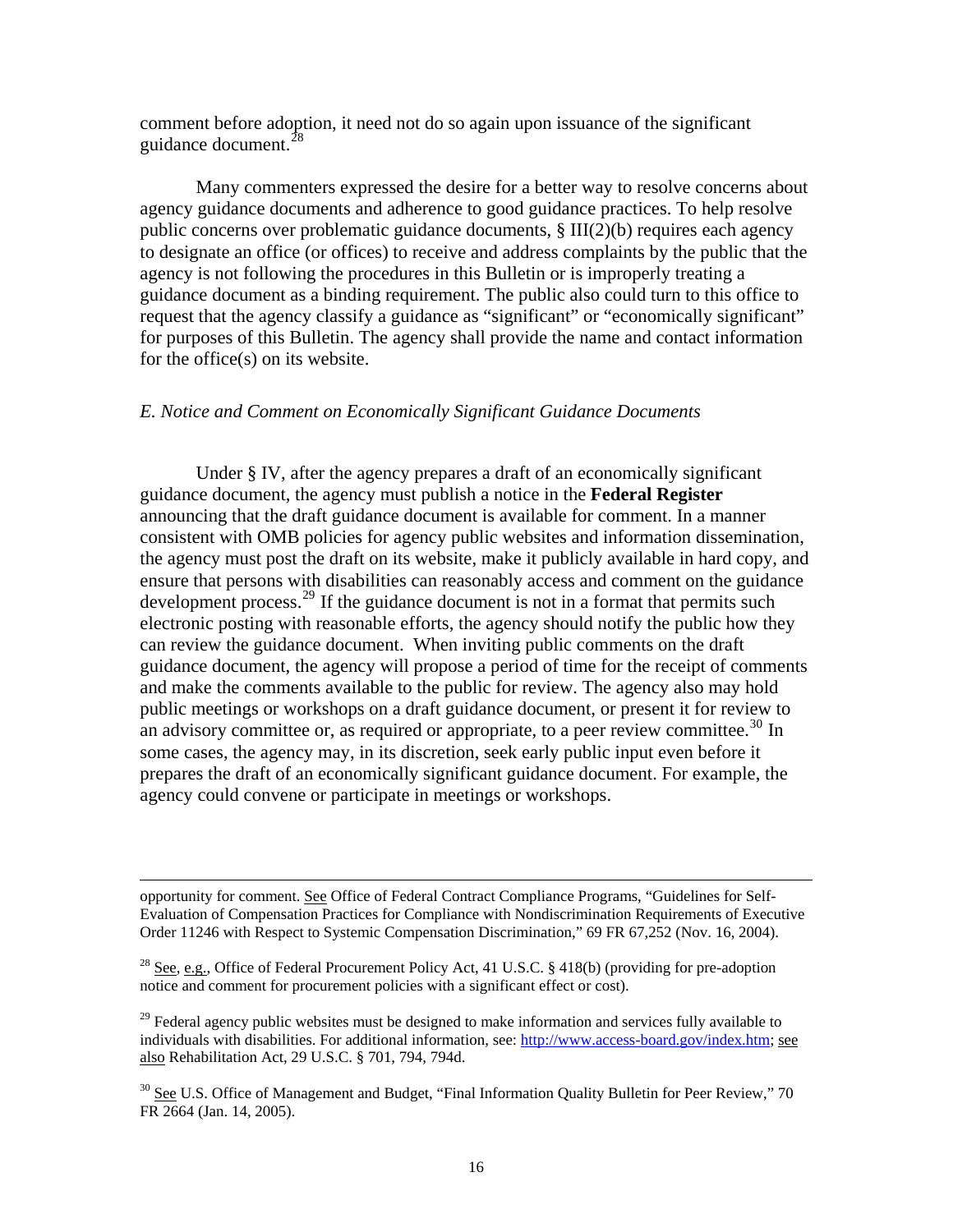After reviewing comments on a draft, the agency should incorporate suggested changes, when appropriate, into the final version of the economically significant guidance document. The agency then should publish a notice in the **Federal Register** announcing that the significant guidance document is available. The agency must post the significant guidance document on the Internet and make it available in hard copy. The agency also must prepare a robust response-to-comments document and make it publicly available. Though these procedures are similar to APA notice-and-comment requirements, this Bulletin in no way alters (nor is it intended to interpret) the APA requirements for legislative rules under 5 U.S.C. § 553.

 Prior to or upon announcing the availability of the draft guidance document, the agency should establish a public docket. Public comments submitted on an economically significant guidance document should be sent to the agency's docket. The comments submitted should identify the docket number on the guidance document (if such a docket number exists), as well as the title of the document. Comments should be available to the public at the docket and, when feasible, on the Internet. Agencies should provide a link on their website from the guidance document to the public comments as well as the response to comments document.

 After providing an opportunity for comment, an agency may decide, in its discretion, that it is appropriate to issue another draft of the significant guidance document. The agency may again solicit comment by publishing a notice in the **Federal Register**, posting a draft on the Internet and making the draft available in hard copy. The agency then would proceed to issue a final version of the guidance document in the manner described above. Copies of the **Federal Register** notices of availability should be available on the agency's website. In addition, the response-to-comments document should address the additional comments received on the revised draft.

 An agency head, in consultation and concurrence with the OIRA Administrator, may identify a particular significant guidance document or class of guidance documents for which the procedures of this Section are not feasible and appropriate. Under § IV, the agency is not required to seek public comment before it implements an economically significant guidance document if prior public participation is not feasible or appropriate. It may not be feasible or appropriate for an agency to seek public comment before issuing an economically significant guidance document if there is a public health, safety, environmental or other emergency requiring immediate issuance of the guidance document, or there is a statutory requirement or court order that requires immediate issuance. Another type of situation is presented by guidance documents that, while important, are issued in a routine and frequent manner. For example, one commenter raised concerns that the National Weather Service not only frequently reports on weather and air conditions but also gives consumers guidance, such as heat advisories, on the best course of action to take in severe weather conditions. Even if such notices or advisories had an economically significant impact, subjecting them to the notice-and-comment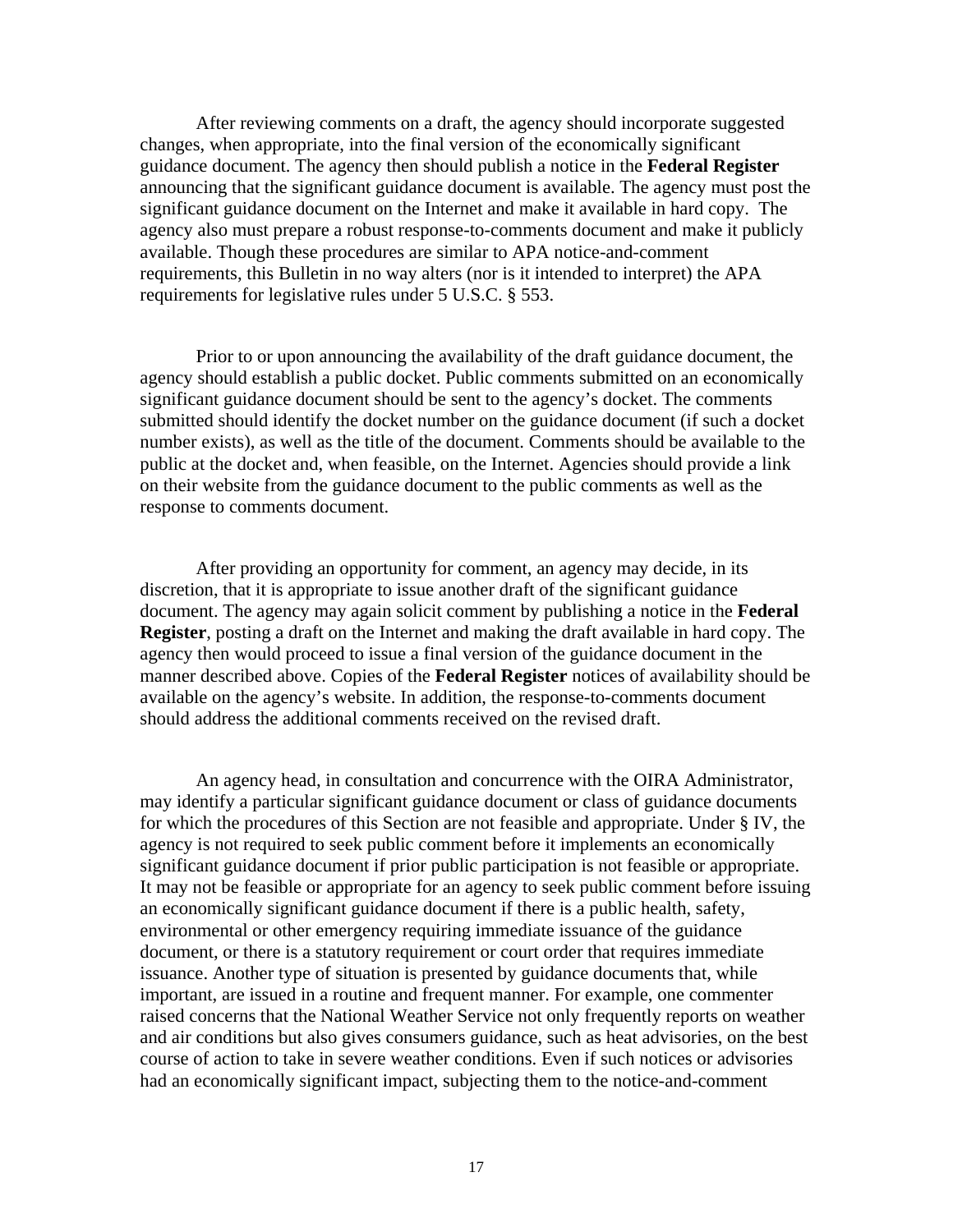procedures of Section IV would not be feasible or appropriate. An agency may discuss with OMB other exceptions that are consistent with  $\S$  IV(2).

 Though economically significant guidance documents that fall under the exemption in § IV(2) are not required to undergo the full notice-and-comment procedures, the agency should: (a) publish a notice in the **Federal Register** announcing that the guidance document is available; (b) post the guidance document on the Internet and make it available in hard copy (or notify the public how they can review the guidance document if it is not in a format that permits such electronic posting with reasonable efforts); and (c) seek public comment when it issues or publishes the guidance document. If the agency receives comments on an excepted guidance document, the agency should review those comments and revise the guidance document when appropriate. However, the agency is not required to provide post-promulgation notice-and-comment if such procedures are not feasible or appropriate.

#### *F. Emergencies*

 In emergency situations or when an agency is obligated by law to act more quickly than normal review procedures allow, the agency shall notify OIRA as soon as possible and, to the extent practicable, comply with this Bulletin. For those significant guidance documents that are governed by a statutory or court-imposed deadlines, the agency shall, to the extent practicable, schedule its proceedings so as to permit sufficient time to comply with this Bulletin.

#### *G. Judicial Review*

 This Bulletin is intended to improve the internal management of the Executive Branch and is not intended to, and does not, create any right or benefit, substantive or procedural, enforceable at law or in equity, against the United States, its agencies or other entities, its officers or employees, or any other person.<sup>[31](#page-18-0)</sup>

#### *H. Effective Date*

l

 The requirements of this Bulletin shall take effect 180 days after publication in the **Federal Register** except that agencies will have 210 days to comply with requirements for significant guidance documents promulgated on or before the date of publication of this Bulletin.

<span id="page-18-0"></span> $31$  The provisions of this Bulletin, and an agency's compliance or noncompliance with the Bulletin's requirements, are not intended to, and should not, alter the deference that agency interpretations of laws and regulations should appropriately be given.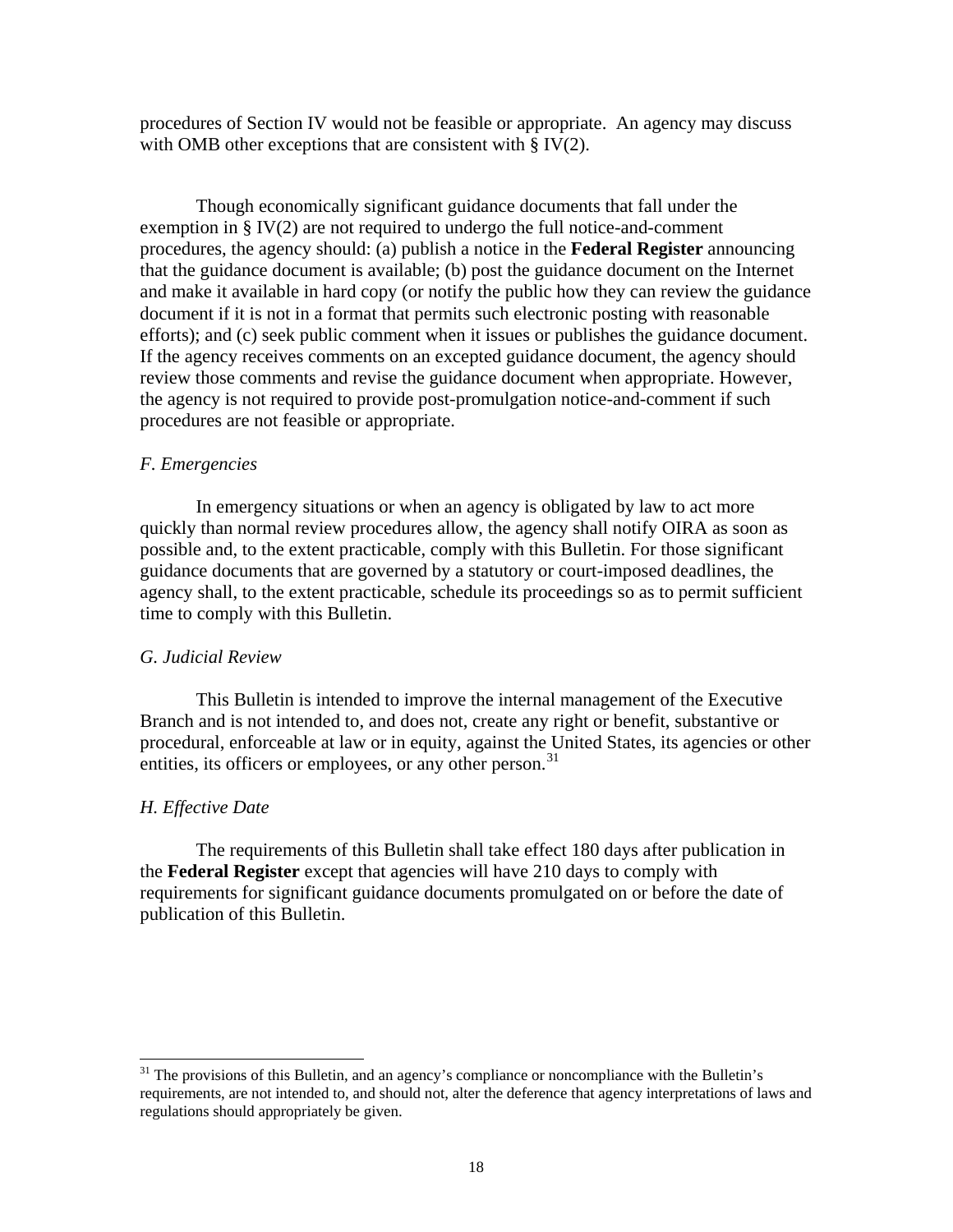## **Bulletin for Agency Good Guidance Practices**

## I. Definitions.

For purposes of this Bulletin—

1. The term "Administrator" means the Administrator of the Office of Information and Regulatory Affairs in the Office of Management and Budget (OIRA).

2. The term "agency" has the same meaning it has under the Paperwork Reduction Act, 44 U.S.C. § 3502(1), other than those considered to be independent regulatory agencies, as defined in 44 U.S.C. § 3502(5).

3. The term "guidance document" means an agency statement of general applicability and future effect, other than a regulatory action (as defined in Executive Order 12866, as further amended,  $\S(9)$ , that sets forth a policy on a statutory, regulatory or technical issue or an interpretation of a statutory or regulatory issue.

4. The term "significant guidance document" --

a. means (as defined in Executive Order 12866, as further amended, § 3(h)) a guidance document disseminated to regulated entities or the general public that may reasonably be anticipated to:

(i) Lead to an annual effect on the economy of \$100 million or more or adversely affect in a material way the economy, a sector of the economy, productivity, competition, jobs, the environment, public health or safety, or State, local, or tribal governments or communities;

(ii) Create a serious inconsistency or otherwise interfere with an action taken or planned by another agency;

(iii) Materially alter the budgetary impact of entitlements, grants, user fees, or loan programs or the rights and obligations of recipients thereof; or

(iv) Raise novel legal or policy issues arising out of legal mandates, the President's priorities, or the principles set forth in Executive Order 12866, as further amended.

b. does not include legal advisory opinions for internal Executive Branch use and not for release (such as Department of Justice Office of Legal Counsel opinions); briefs and other positions taken by agencies in investigations, pre-litigation, litigation, or other enforcement proceedings (nor does this Bulletin in any other way affect an agency's authority to communicate its views in court or in other enforcement proceedings); speeches; editorials; media interviews; press materials; Congressional correspondence; guidance documents that pertain to a military or foreign affairs function of the United States (other than guidance on procurement or the import or export of non-defense articles and services); grant solicitations; warning letters; case or investigatory letters responding to complaints involving fact-specific determinations; purely internal agency policies; guidance documents that pertain to the use, operation or control of a government facility; internal guidance documents directed solely to other Federal agencies; and any other category of significant guidance documents exempted by an agency head in consultation with the OIRA Administrator.

 5. The term "economically significant guidance document" means a significant guidance document that may reasonably be anticipated to lead to an annual effect on the economy of \$100 million or more or adversely affect in a material way the economy or a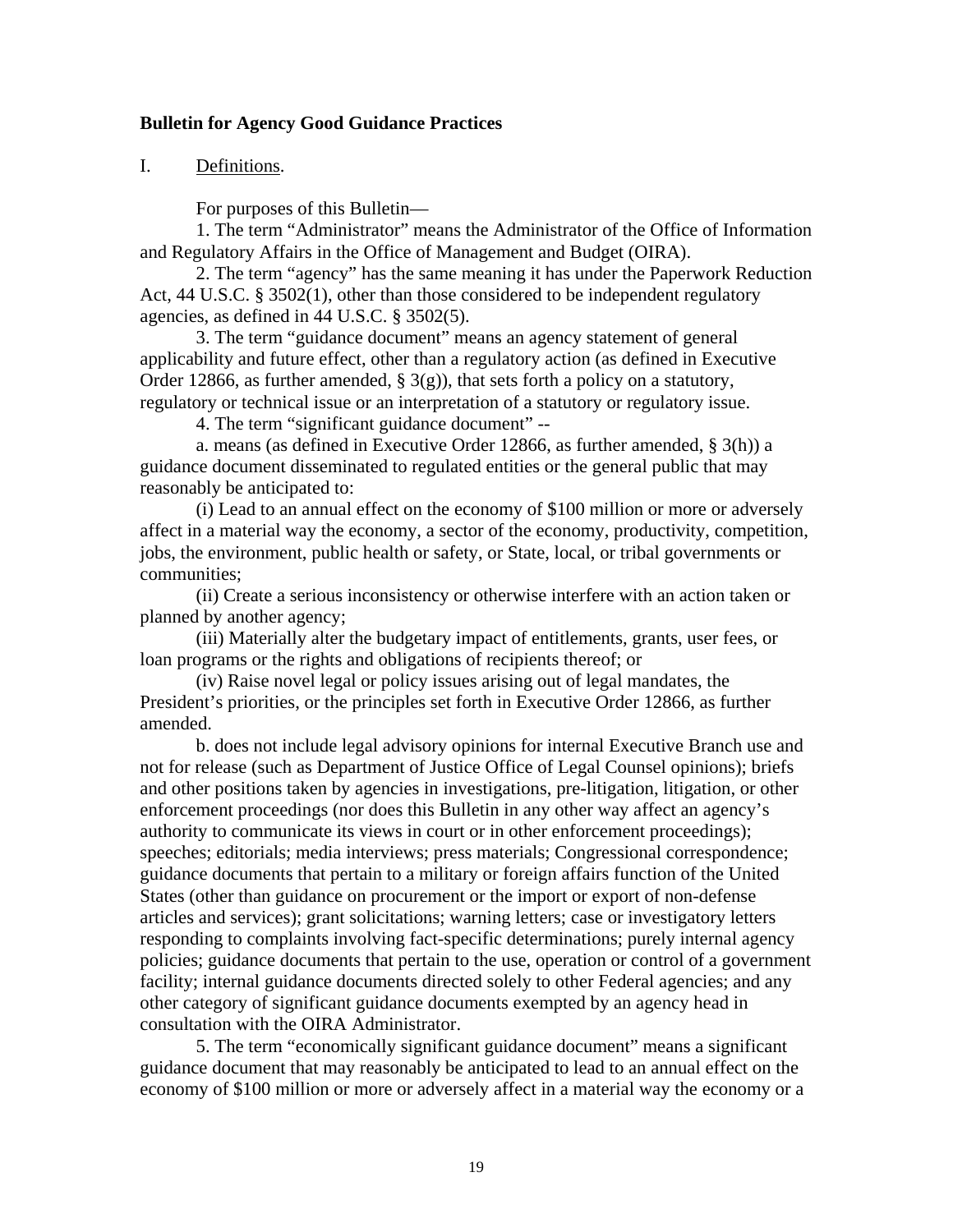sector of the economy, except that economically significant guidance documents do not include guidance documents on Federal expenditures and receipts.

6. The term "disseminated" means prepared by the agency and distributed to the public or regulated entities. Dissemination does not include distribution limited to government employees; intra- or interagency use or sharing of government information; and responses to requests for agency records under the Freedom of Information Act, the Privacy Act, the Federal Advisory Committee Act or other similar laws.

7. The term "regulatory action" means any substantive action by an agency (normally published in the **Federal Register**) that promulgates or is expected to lead to the promulgation of a final regulation, including notices of inquiry, advance notices of inquiry and notices of proposed rulemaking (see Executive Order 12866, as further amended, § 3).

8. The term "regulation" means an agency statement of general applicability and future effect, which the agency intends to have the force and effect of law, that is designed to implement, interpret, or prescribe law or policy or to describe the procedure or practice requirements of an agency (see Executive Order 12866, as further amended, § 3).

#### II. Basic Agency Standards for Significant Guidance Documents.

- 1. Approval Procedures:
	- a. Each agency shall develop or have written procedures for the approval of significant guidance documents. Those procedures shall ensure that the issuance of significant guidance documents is approved by appropriate senior agency officials.
	- b. Agency employees should not depart from significant guidance documents without appropriate justification and supervisory concurrence.
- 2. Standard Elements: Each significant guidance document shall:
	- a. Include the term "guidance" or its functional equivalent;
	- b. Identify the agenc(ies) or office(s) issuing the document;

c. Identify the activity to which and the persons to whom the significant guidance document applies;

d. Include the date of issuance;

 e. Note if it is a revision to a previously issued guidance document and, if so, identify the document that it replaces;

 f. Provide the title of the document, and any document identification number, if one exists;

g. Include the citation to the statutory provision or regulation (in Code of Federal Regulations format) which it applies to or interprets; and

h. Not include mandatory language such as "shall," "must," "required" or "requirement," unless the agency is using these words to describe a statutory or regulatory requirement, or the language is addressed to agency staff and will not foreclose agency consideration of positions advanced by affected private parties.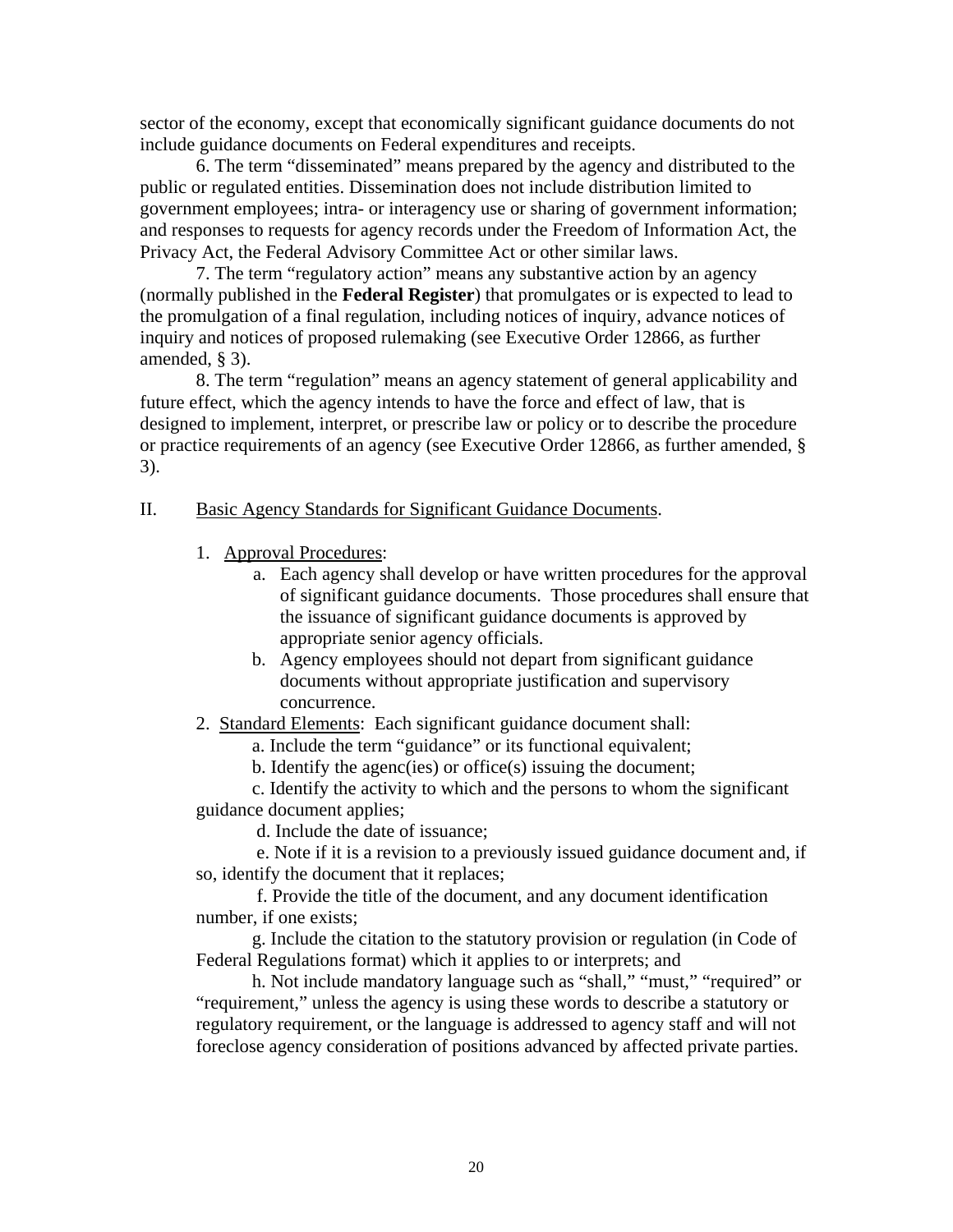## III. Public Access and Feedback for Significant Guidance Documents.

## 1. Internet Access:

a. Each agency shall maintain on its website -- or as a link on an agency's website to the electronic list posted on a component or subagency's website -- a current list of its significant guidance documents in effect. The list shall include the name of each significant guidance document, any document identification number, and issuance and revision dates. The agency shall provide a link from the current list to each significant guidance document that is in effect. New significant guidance documents and their website links shall be added promptly to this list, no later than 30 days from the date of issuance.

b. The list shall identify significant guidance documents that have been added, revised or withdrawn in the past year.

2. Public Feedback:

a. Each agency shall establish and clearly advertise on its website a means for the public to submit comments electronically on significant guidance documents, and to submit a request electronically for issuance, reconsideration, modification, or rescission of significant guidance documents. Public comments under these procedures are for the benefit of the agency, and no formal response to comments by the agency is required by this Bulletin.

b. Each agency shall designate an office (or offices) to receive and address complaints by the public that the agency is not following the procedures in this Bulletin or is improperly treating a significant guidance document as a binding requirement. The agency shall provide, on its website, the name and contact information for the office(s).

## IV. Notice and Public Comment for Economically Significant Guidance Documents.

1. In General: Except as provided in Section IV(2), when an agency prepares a draft of an economically significant guidance document, the agency shall:

a. Publish a notice in the **Federal Register** announcing that the draft document is available;

b. Post the draft document on the Internet and make it publicly available in hard copy (or notify the public how they can review the guidance document if it is not in a format that permits such electronic posting with reasonable efforts);

c. Invite public comment on the draft document; and

d. Prepare and post on the agency's website a response-to-comments document.

2. Exemptions: An agency head, in consultation with the OIRA Administrator, may identify a particular economically significant guidance document or category of such documents for which the procedures of this Section are not feasible or appropriate.

## V. Emergencies.

 In emergency situations or when an agency is obligated by law to act more quickly than normal review procedures allow, the agency shall notify OIRA as soon as possible and, to the extent practicable, comply with this Bulletin. For those significant guidance documents that are governed by a statutory or court-imposed deadline, the